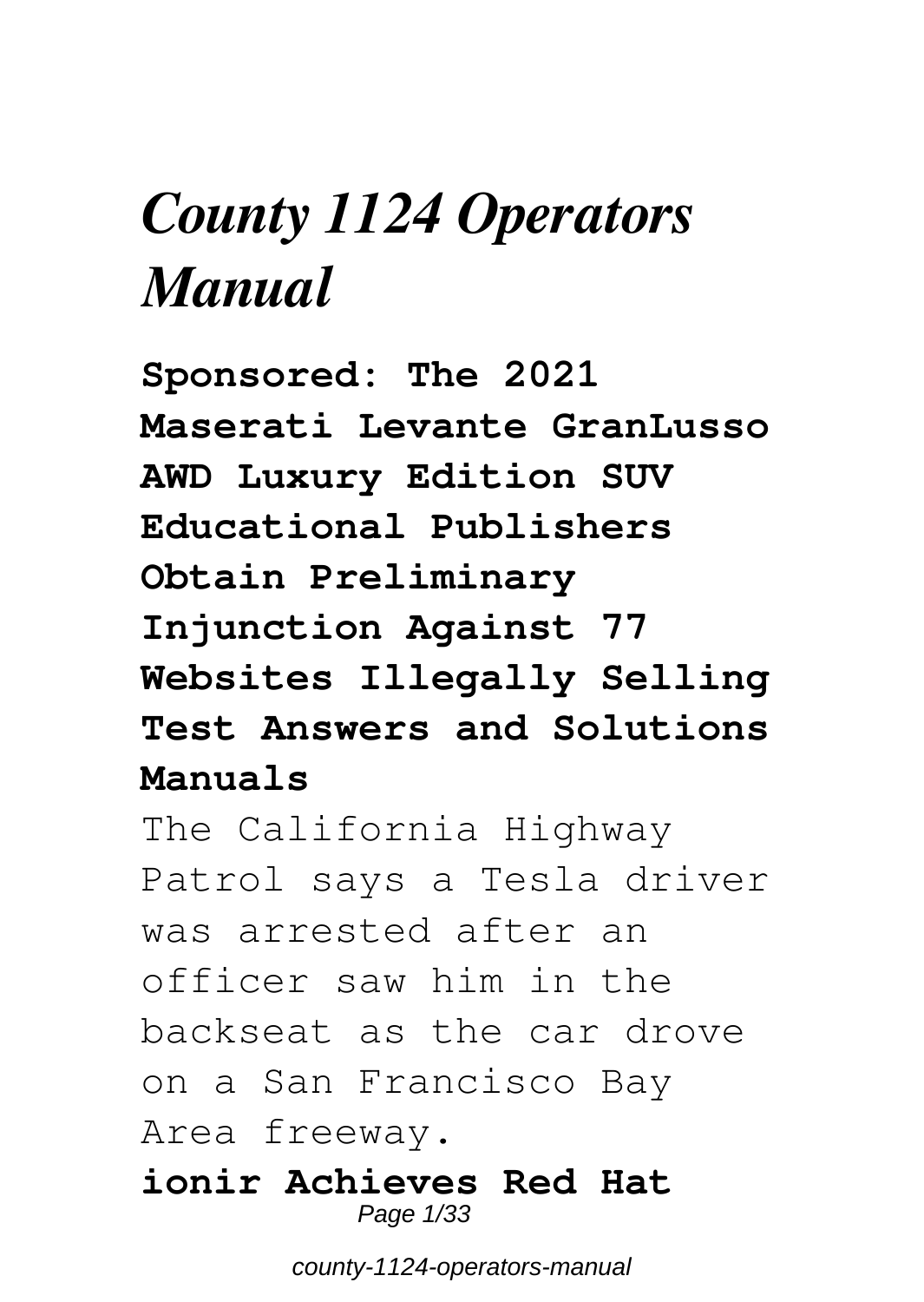#### **OpenShift Operator Certification Remains of Sampson County man missing since 2019 located, 21-year-old charged with murder County 1124 Operators Manual**

Treating acid mine drainage and restoring some problematic creeks in Lackawanna, Luzerne and Susquehanna counties are among a wish list of projects to reduce pollutants in waterways that flow into the ...

#### **Lackawanna County joins voluntary program to**

Page 2/33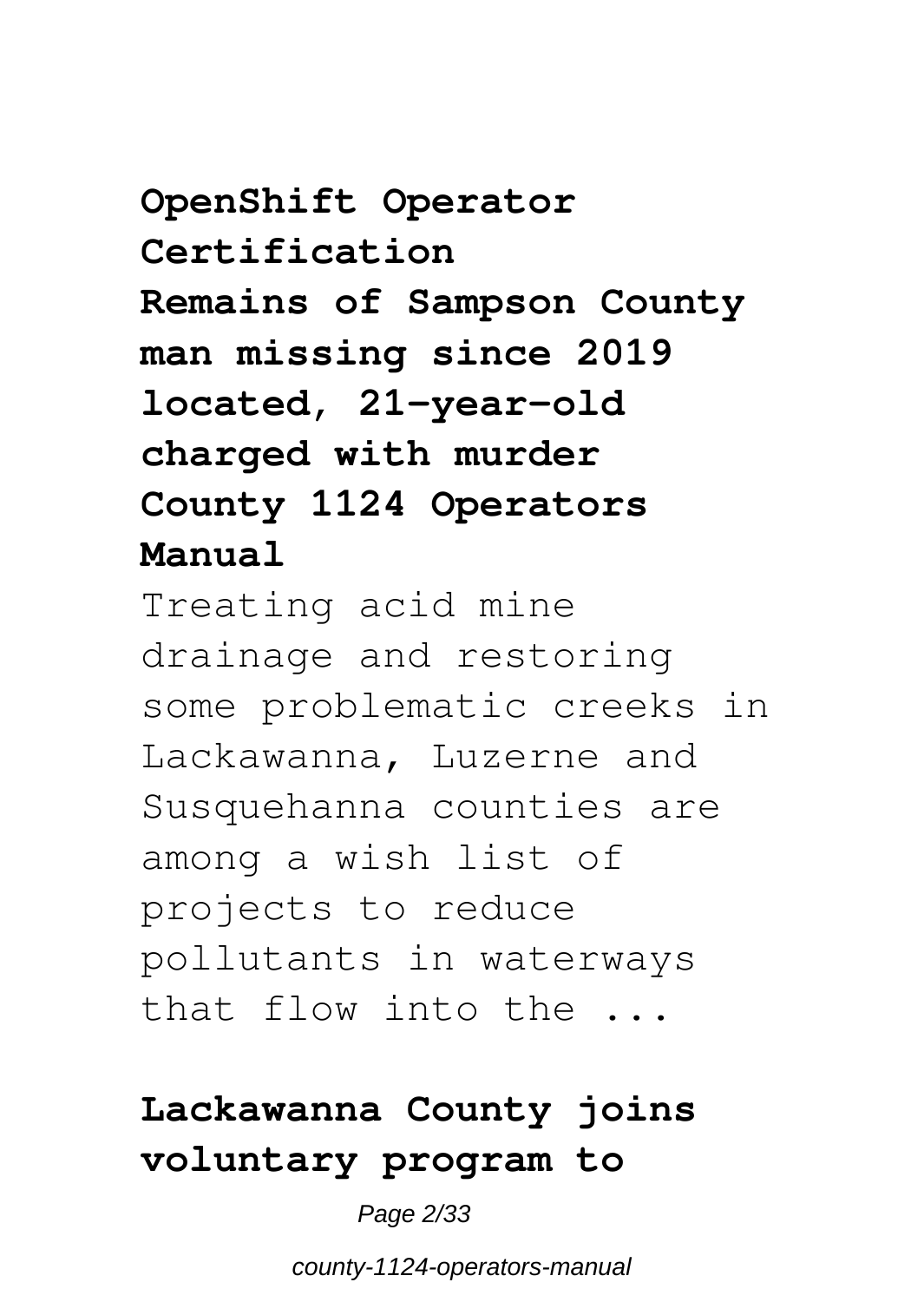#### **reduce pollutants in area waterways**

The Monterey County elected tax official has written a letter in response to a set of civil grand jury findings critical of the county's vacation rental enforcement, and in one case refusing to ...

#### **Monterey County tax official rebuffs parts of grand jury report on shortterm rentals**

PRNewswire/ -- ionir, a leader in container-native storage innovation, today announced that the ionir

Page 3/33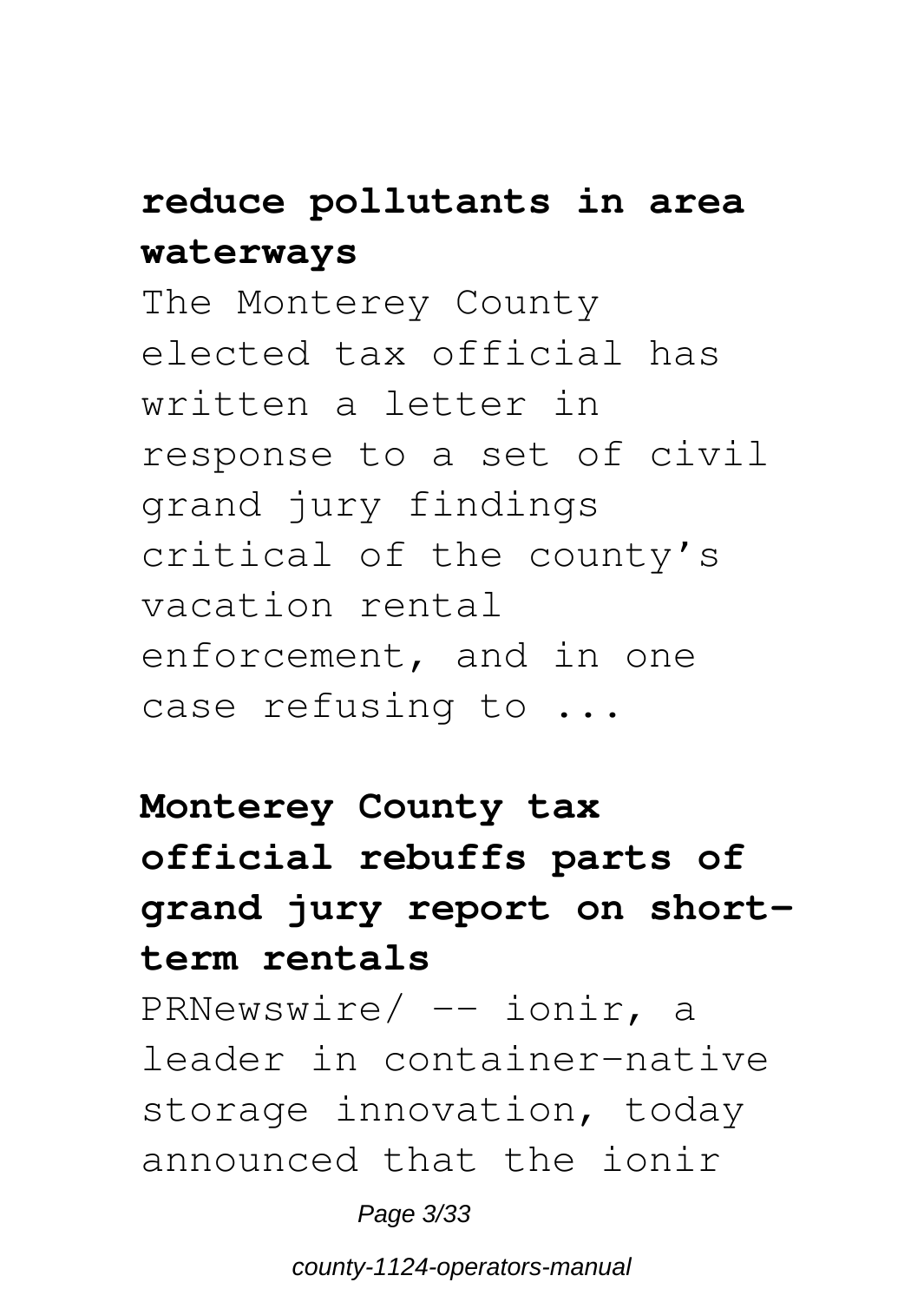platform has achieved Red Hat OpenShift ...

#### **ionir Achieves Red Hat OpenShift Operator Certification**

Educational publishers, Cengage, Elsevier McGraw Hill, and Pearson, have obtained a Preliminary Injunction from the United States District Court for the ...

**Educational Publishers Obtain Preliminary Injunction Against 77 Websites Illegally Selling Test Answers and Solutions Manuals**

Page 4/33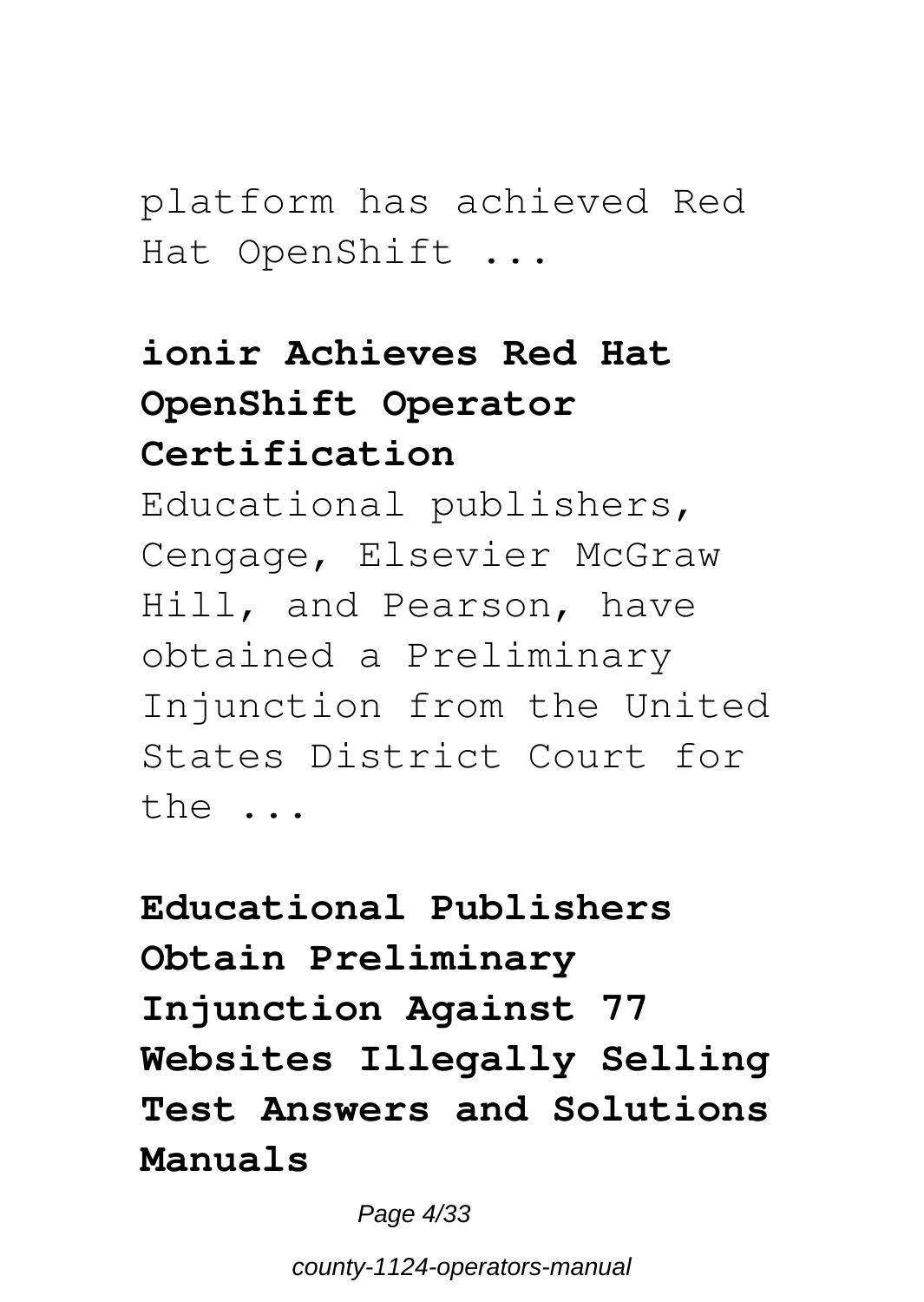The integrity of a fair vote is essential and sacred to the public trust," writes SLO County Clerk/Recorder Tommy Gong. | Opinion ...

**Tommy Gong: SLO County Elections Office is nonpartisan — and we follow the 'law of the land'**

Maserati Levante is one of the most fun to drive vehicles in the midsize luxury SUV class, and there's something about the Maserati Levante that just screams Italian exclusivity.

Page 5/33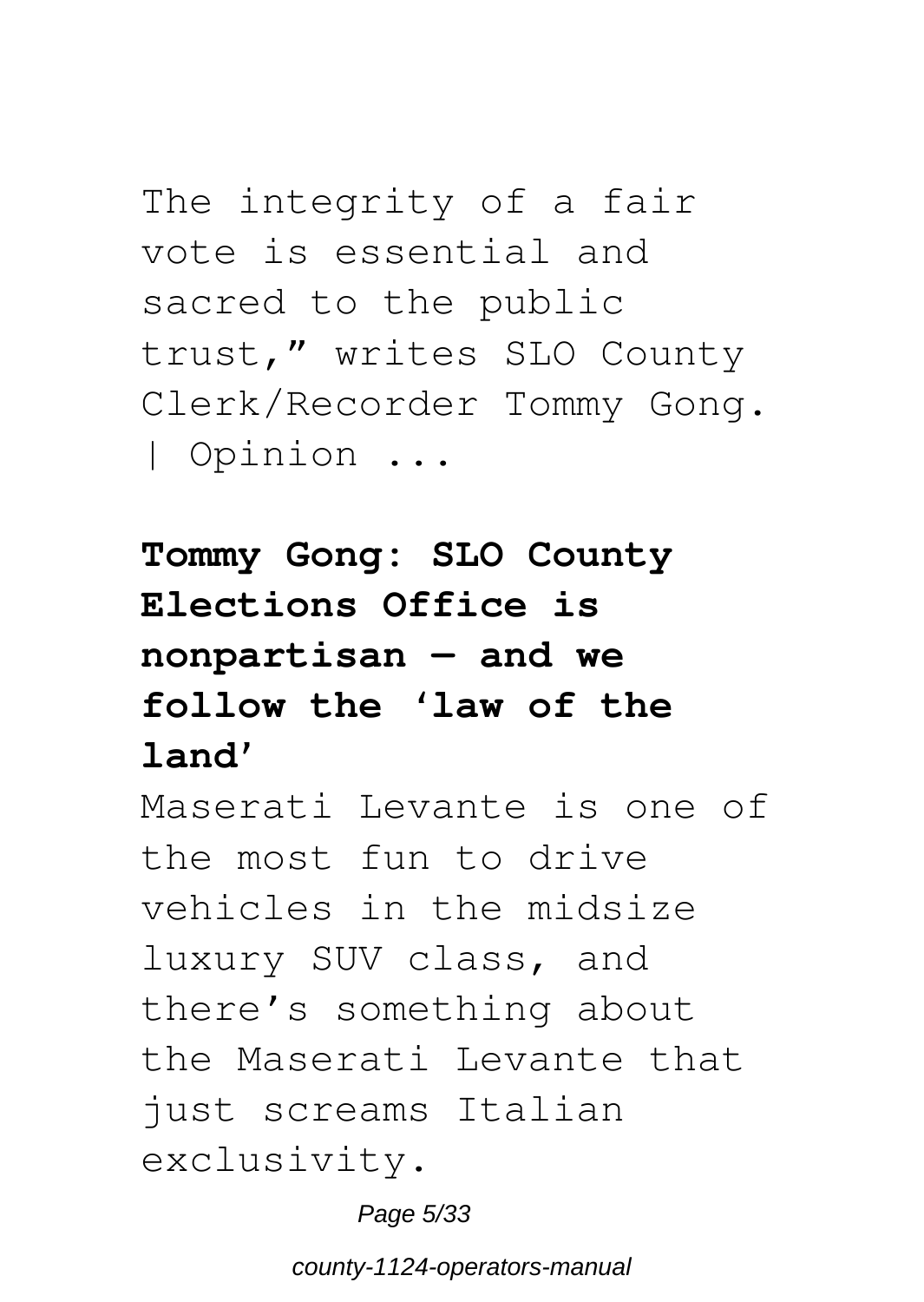#### **Sponsored: The 2021 Maserati Levante GranLusso AWD Luxury Edition SUV**

Active cases stood at 965 statewide on Monday, compared to 1,008 last Monday and 1,124 two weeks ago ... Yellowstone County's public health department, said in a statement.

#### **Montana reports 16 COVID-19 cases**

Minority Report was supposed to be a warning, not an instruction manual. But in Pasco County, Florida ... and harass

Page 6/33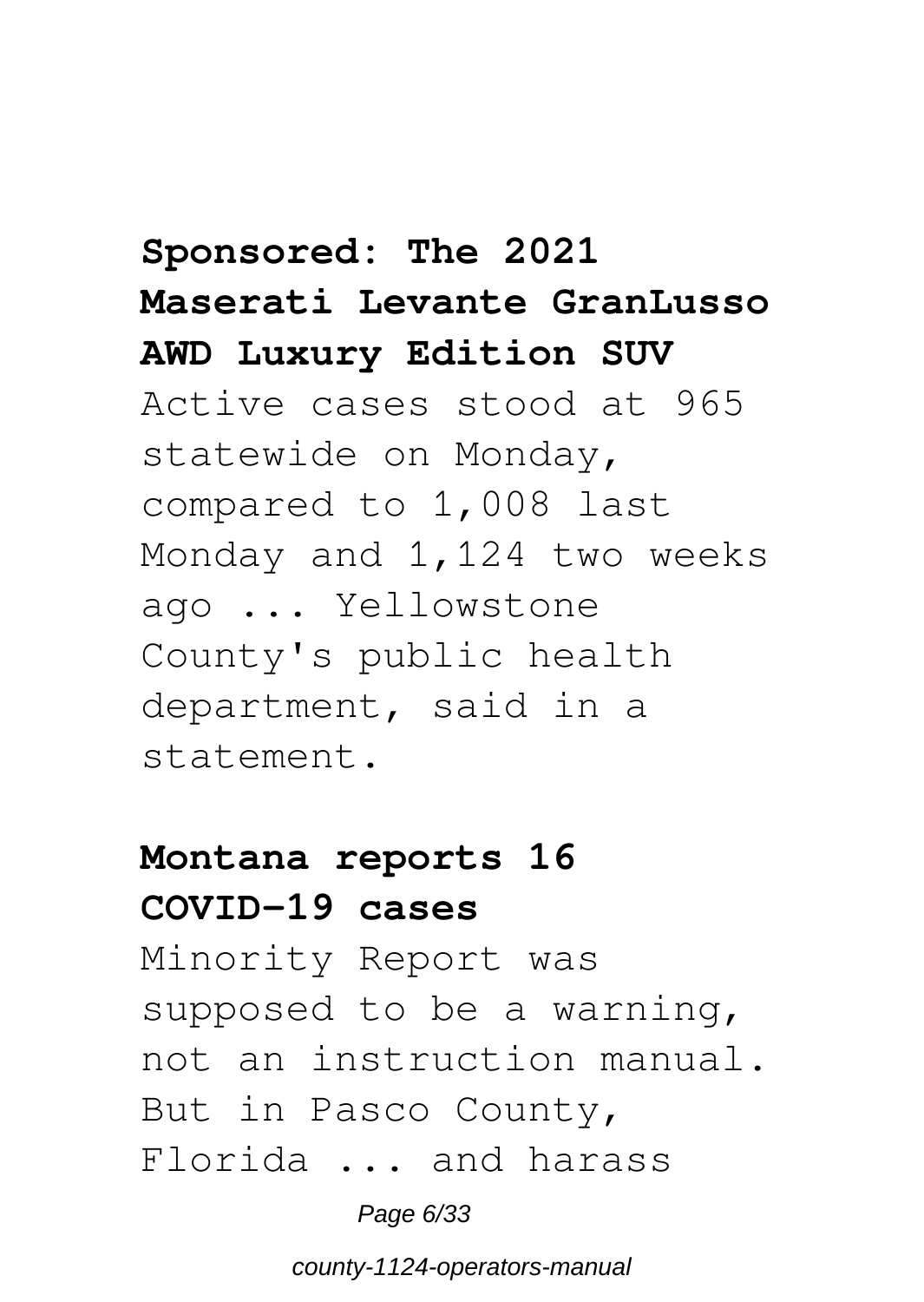property owners," which violated their constitutional rights.

#### **Lawsuit: Florida County Uses 'Predictive Policing' To Arrest Residents For Petty Code Violations** The California Highway Patrol says a Tesla driver was arrested after an officer saw him in the backseat as the car drove on a San Francisco Bay Area freeway.

## **CHP: California Tesla driver riding in backseat arrested**

The driver of a Tesla

Page 7/33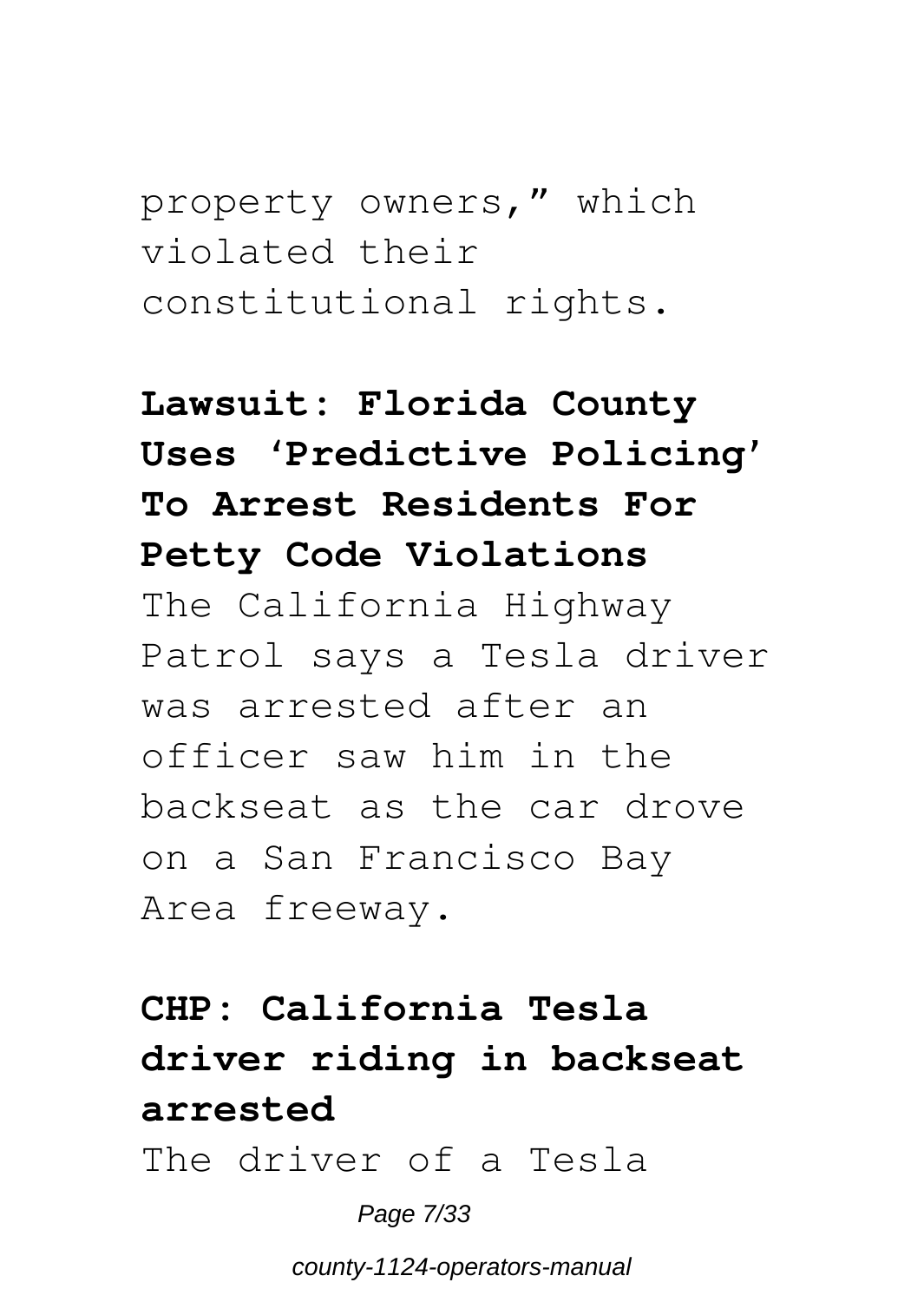involved in a fatal crash that California highway authorities said may have been on operating on Autopilot posted social media videos of himself riding in the vehicle without his ...

#### **Crash victim had posted videos riding in Tesla on Autopilot**

A multi-year, multimillion buck restoration of Rosedale Center brings brand-new shops, upgrades and also features to among the state's top shopping locations and also is virtually total. New

Page 8/33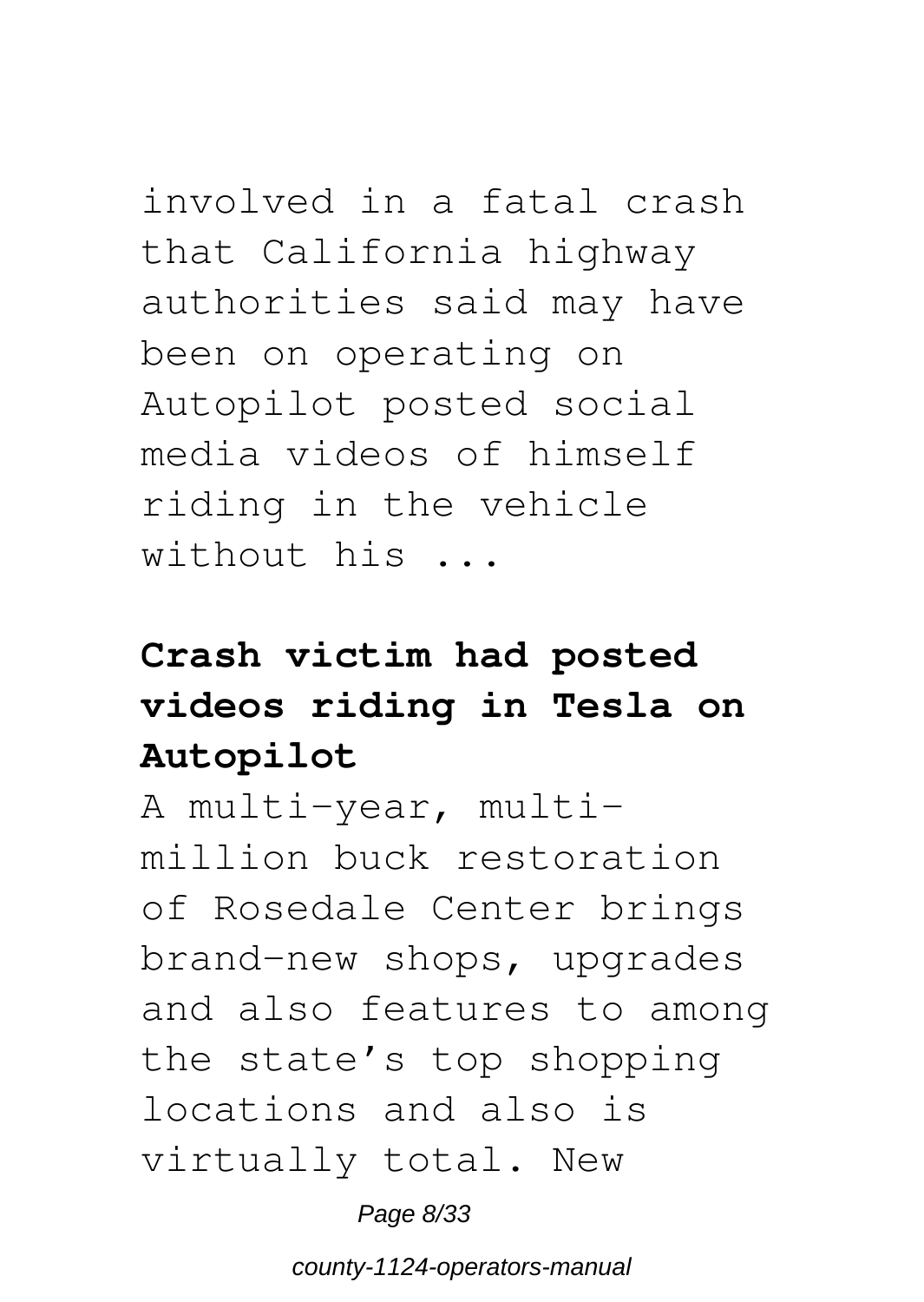dining ...

#### **Amc Rosedale 14 Travel Manual**

William "Jimmy" Graham, 61, was reported missing on Dec. 15, 2019, after being last seen in the Newton Grove area of the county.

**Remains of Sampson County man missing since 2019 located, 21-year-old charged with murder** Hardy Dam on the Muskegon River one of the largest earthen dams east of the Mississippi River, twice as tall as the Edenville

Page 9/33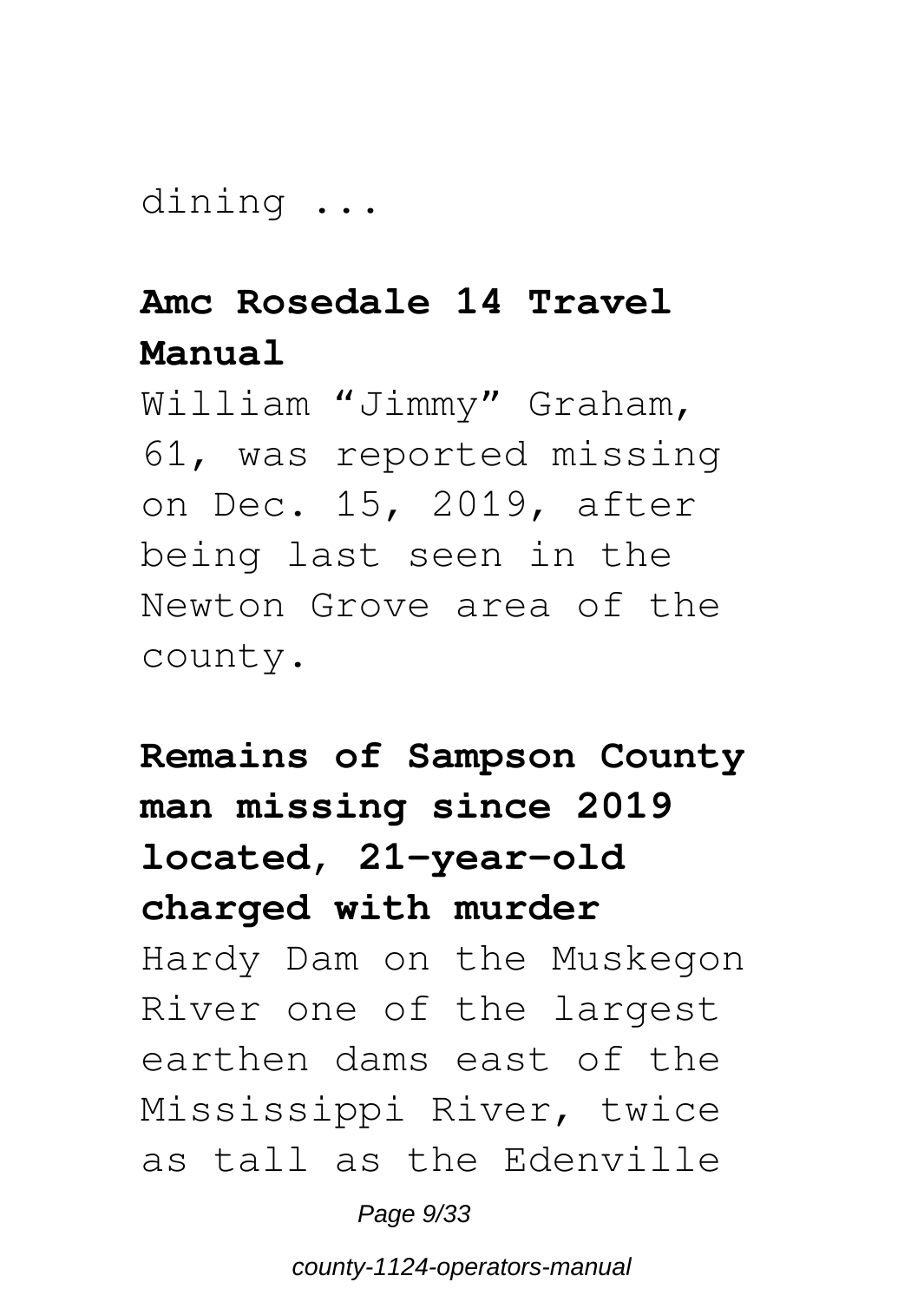#### Dam which failed in May 2020.

#### **Consumers Energy constantly monitoring and inspecting two big dams in Newaygo County**

North Carolina Gov. Roy Cooper declared a state of emergency on Monday to help ensure the state maintains a sufficient fuel supply amid the ongoing Colonial Pipeline shutdown, a report said. The ...

#### **North Carolina in fuel supply crisis mode after hackers shut down crucial**

Page 10/33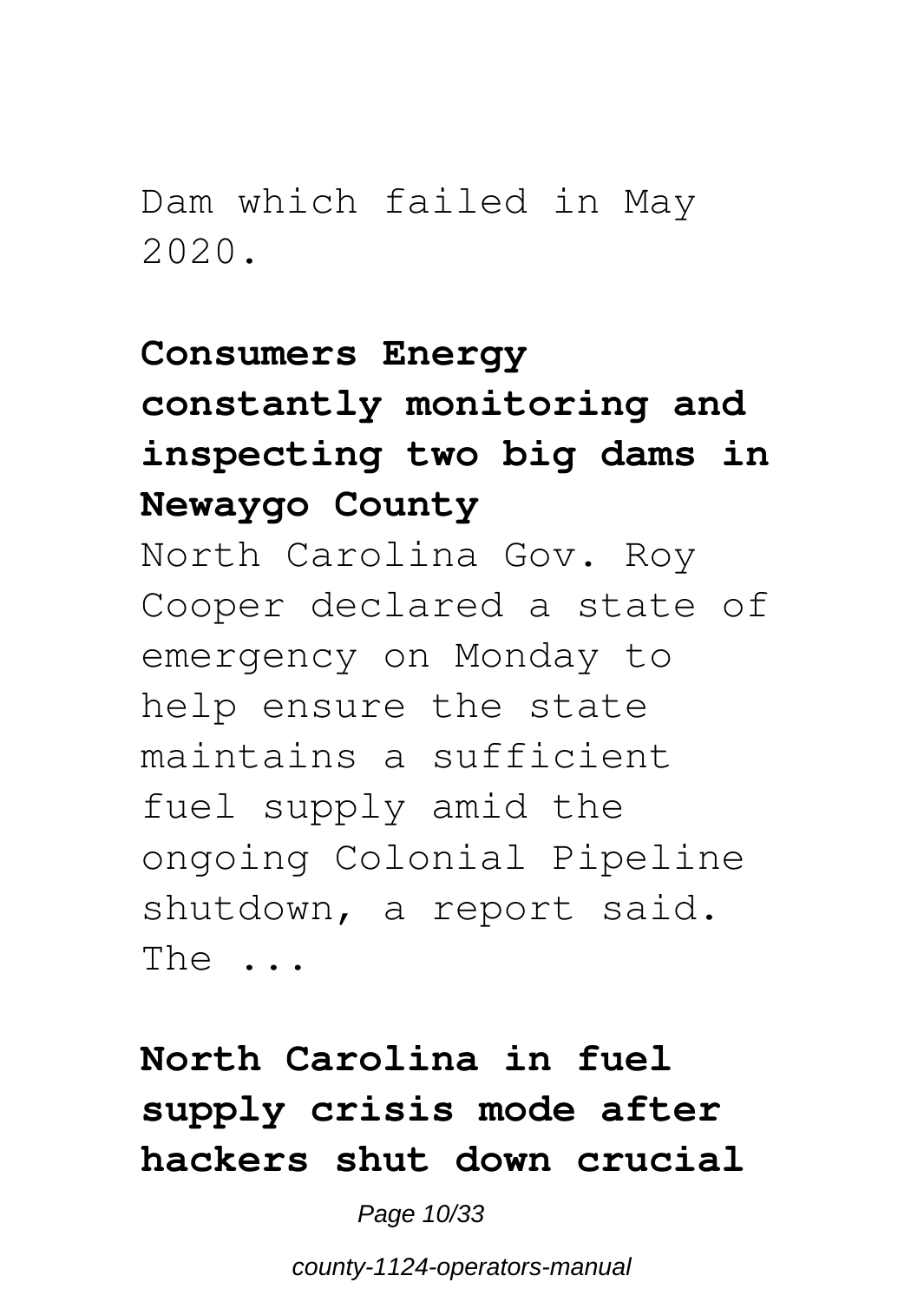#### **pipeline**

Old Town Scottsdale country bar the Rusty Spur has new owners. Here's how they plan to preserve its long legacy of live music and Western vibes.

#### **How this historic Old Town Scottsdale saloon's new owners will 'carry forward the legacy'**

Colonial Pipeline has restarted part of their system in North Carolina under manual control, according to a news release from the company. The company, the operator

...

Page 11/33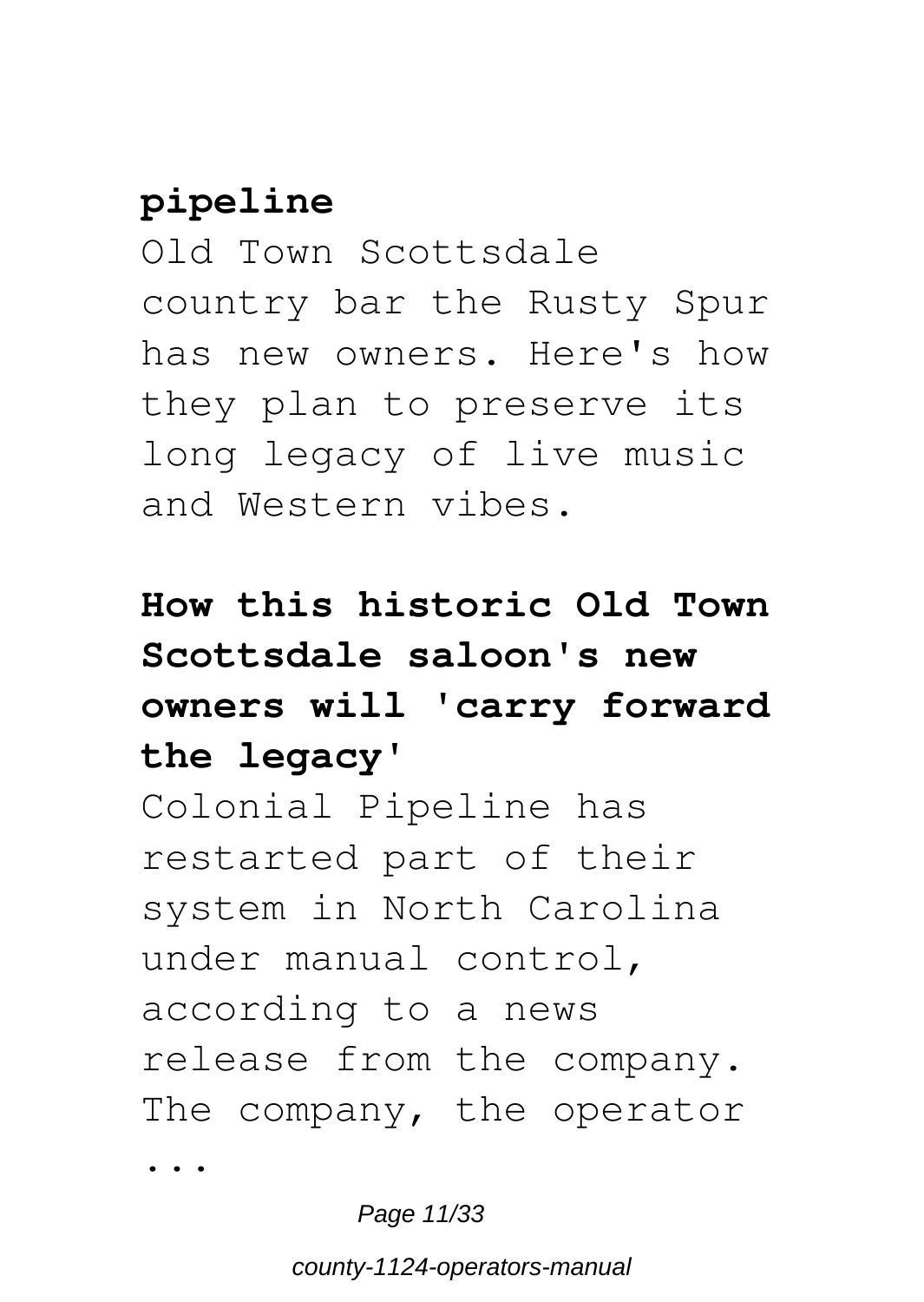#### **Colonial Pipeline restarts part of system in NC under manual control**

After going from a Class 5 to a Class 7 rating, property owners in Topsail Beach can expect a drop in discounts for flood insurance.

#### **As Topsail Beach floodplain policy rating to drop, owners brace for higher insurance**

These are recent restaurant inspection reports for Alachua County — from April to May 1 filed by ... Milk in reach

Page 12/33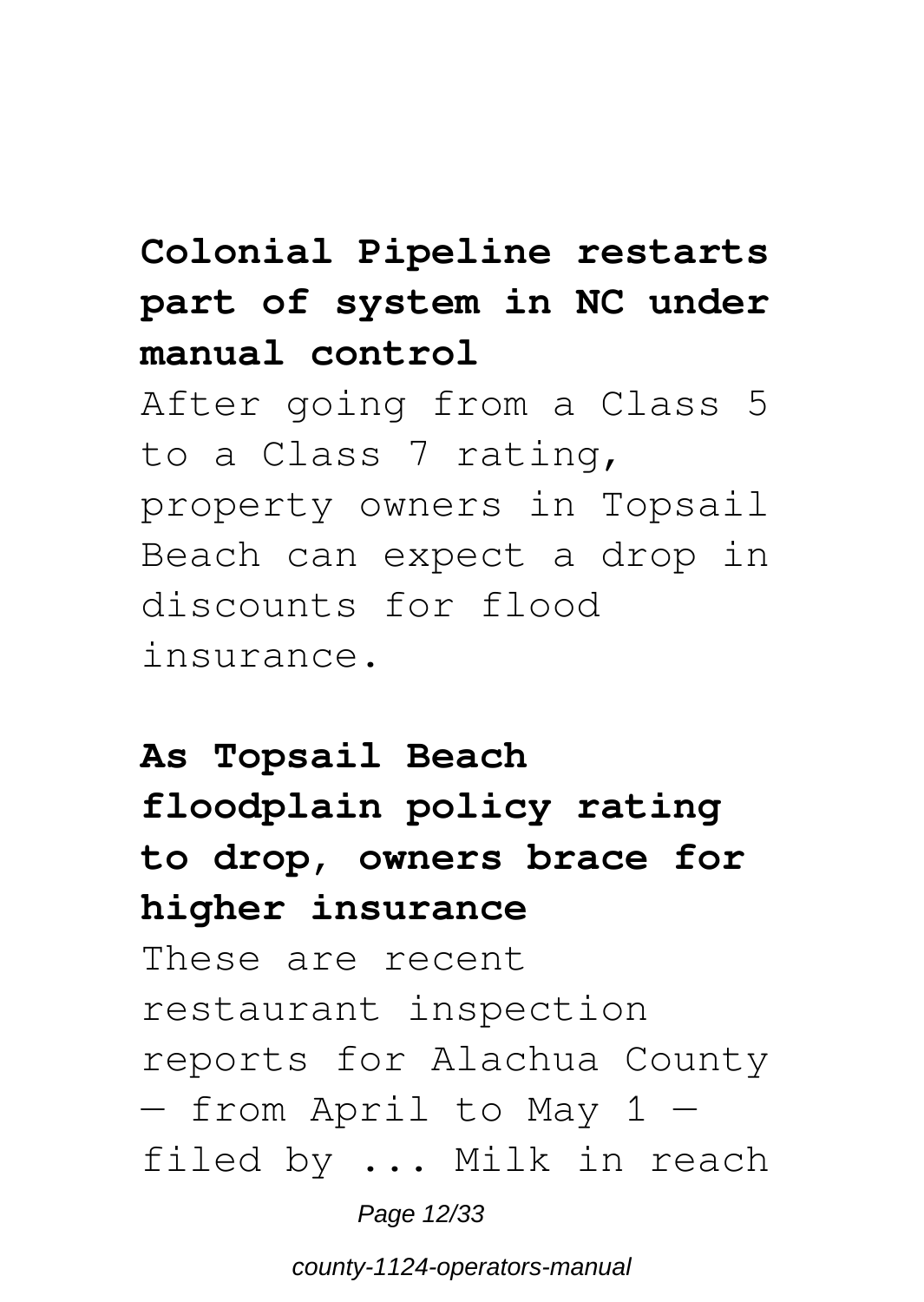in cooler opened previous day. Operator labeled. \*\*Corrected On-Site\*\* --

...

#### **Alachua County restaurant inspections for April 26-May 1: high violations at 13, none at 3** The number of new COVID-19 cases in Cumberland County has finally fallen to single digits - something the county hasn't seen since October. Though the number of new cases reported on Mondays is ...

#### **DOH: 3 new COVID-19 cases reported Monday as county**

#### Page 13/33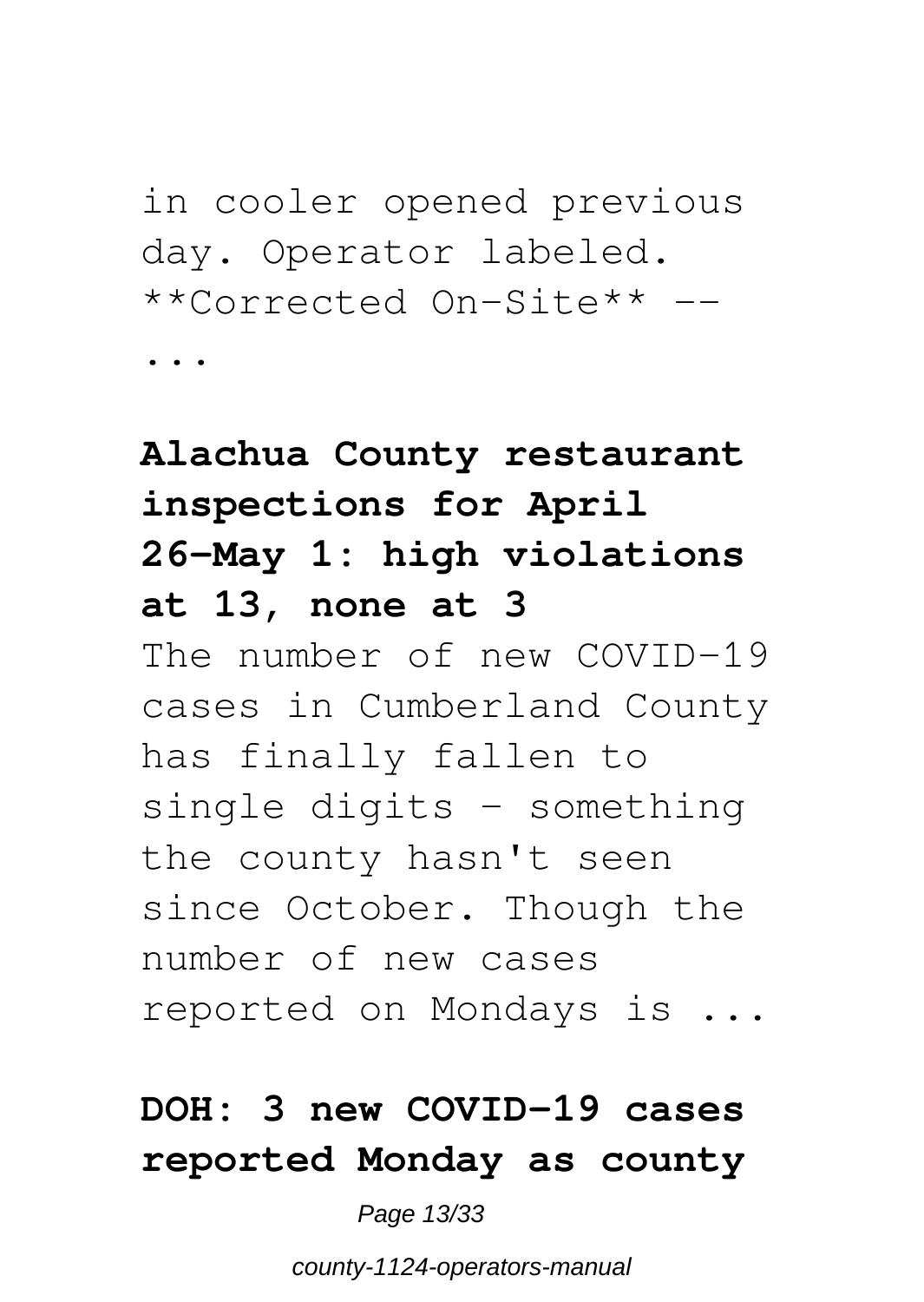#### **sees new low since fall**

The Easton police Special Response Unit just after 6 a.m. went into Apartment 1 at 1124 Lehigh St. to serve ... the Northampton County Drug Task Force and the Northampton County District Attorney ...

William "Jimmy" Graham, 61, was reported missing on Dec. 15, 2019, after being last seen in the Newton Grove area of the county.

#### **Colonial Pipeline restarts part of system in NC under manual control**

Educational publishers, Cengage, Elsevier McGraw Hill, and Pearson, have obtained a Preliminary Injunction from the United States District Court for the ...

Page 14/33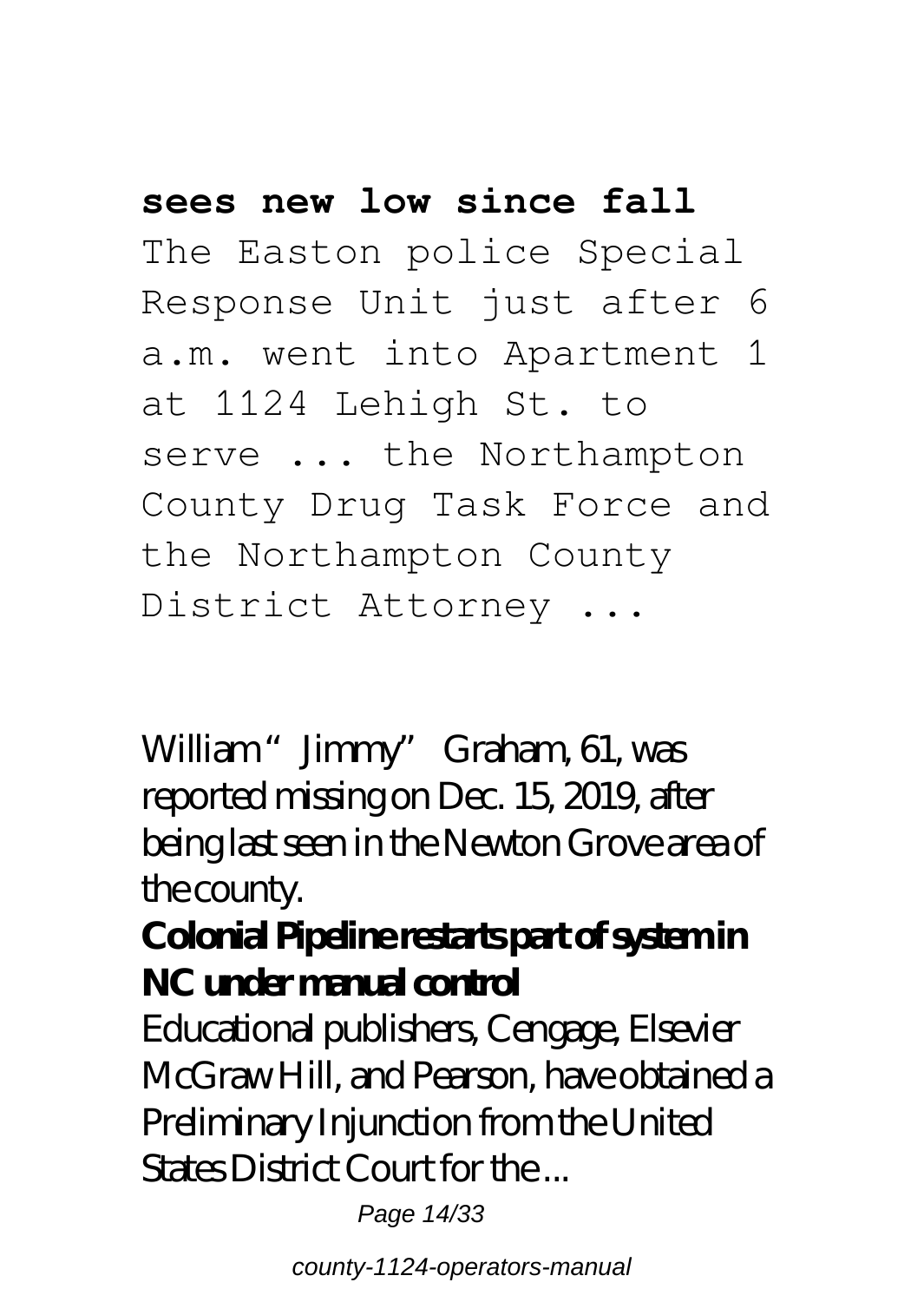#### **Consumers Energy constantly monitoring and inspecting two big dams in Newaygo County North Carolina in fuel supply crisis mode after hackers shut down crucial pipeline**

PRNewswire/ -- ionir, a leader in containernative storage innovation, today announced that the ionir platform has achieved Red Hat OpenShift ... **Alachua County restaurant inspections for April 26-May 1: high violations at 13, none at 3 How this historic Old**

Page 15/33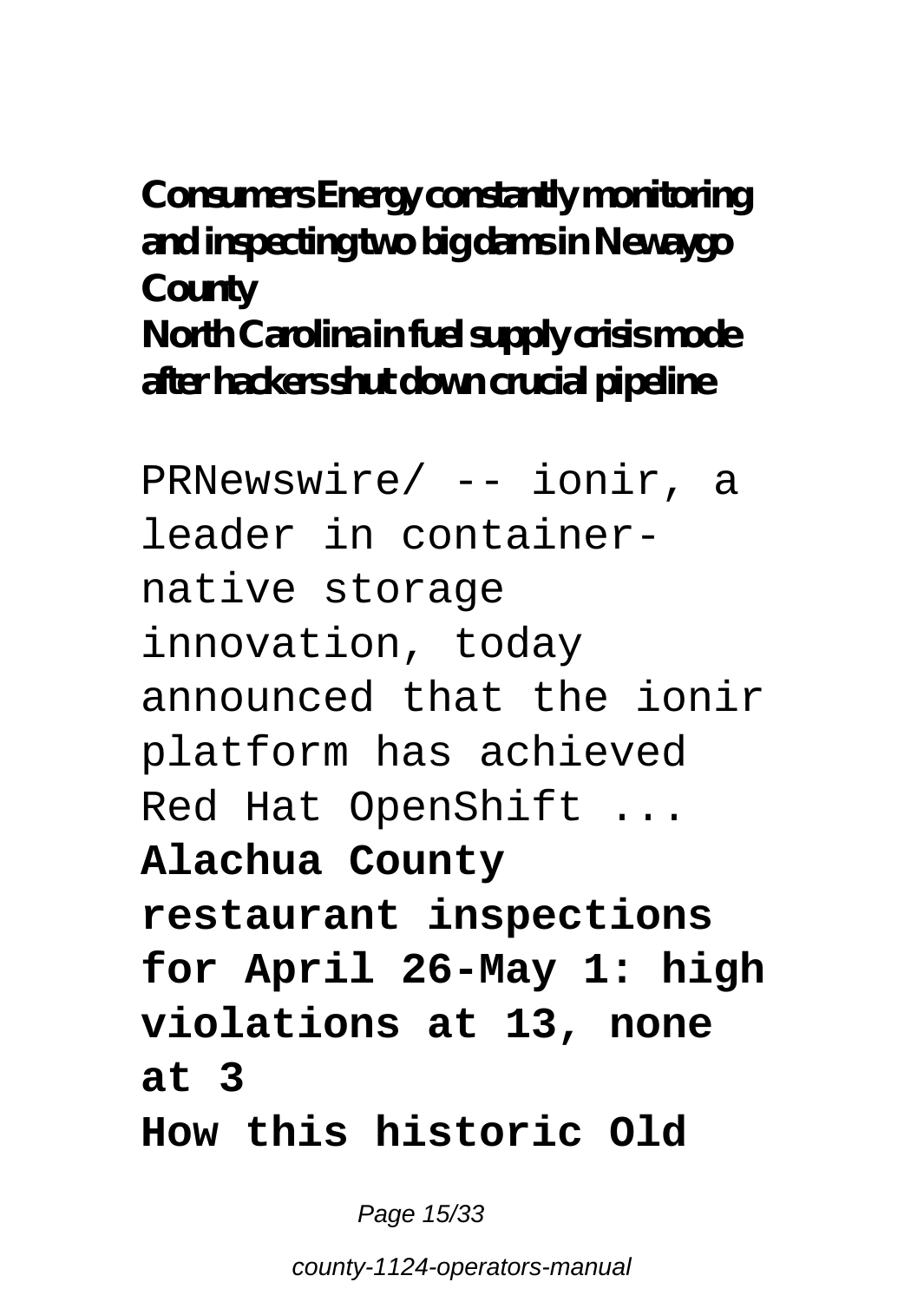#### **Town Scottsdale saloon's new owners will 'carry forward the legacy'**

Colonial Pipeline has restarted part of their system in North Carolina under manual control, according to a news release from the company. The company, the operator ...

**Monterey County tax official rebuffs parts of grand jury report on short-term rentals County 1124 Operators Manual Treating acid mine drainage and restoring some problematic**

Page 16/33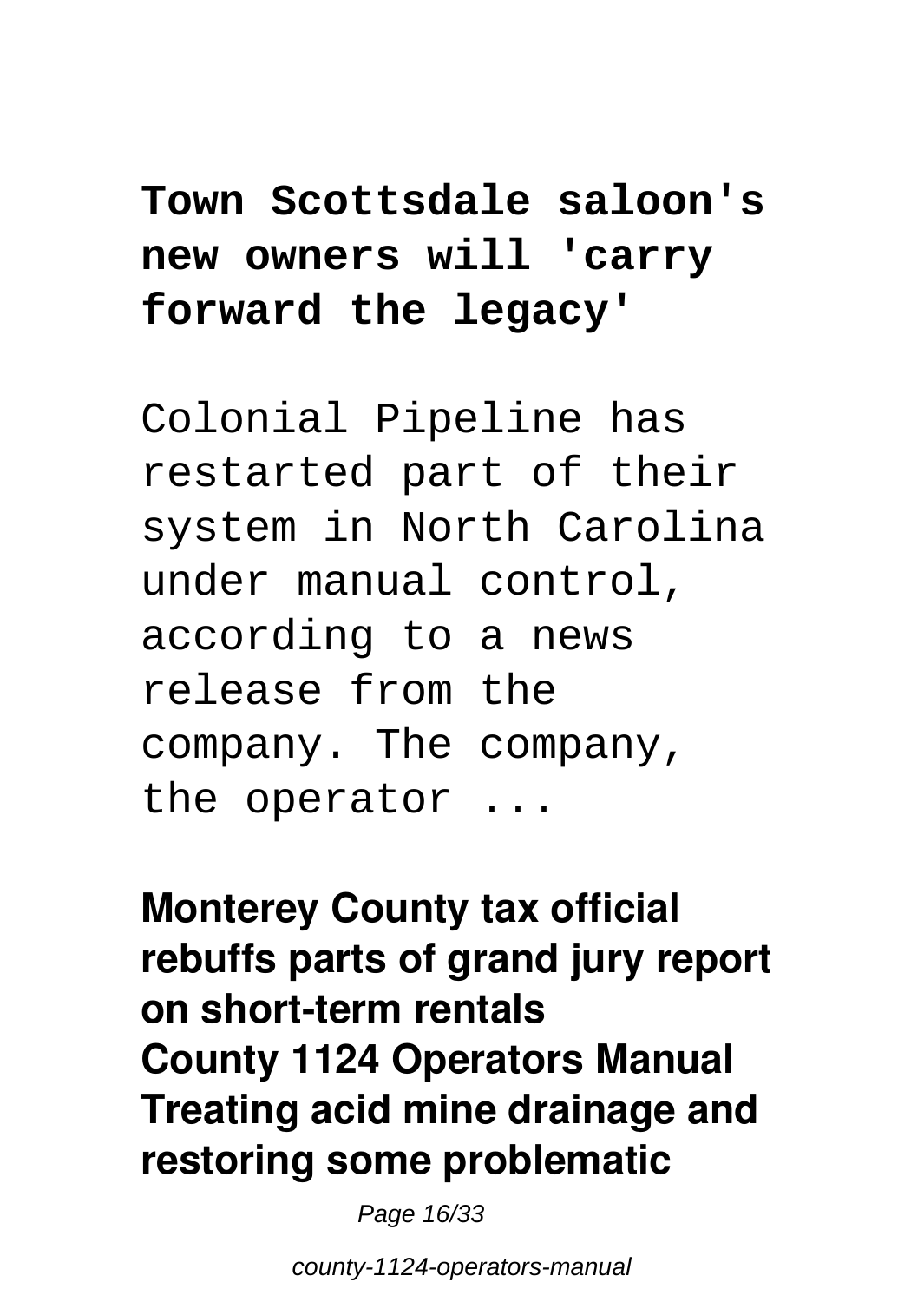**creeks in Lackawanna, Luzerne and Susquehanna counties are among a wish list of projects to reduce pollutants in waterways that flow into the ...**

**Lackawanna County joins voluntary program to reduce pollutants in area waterways The Monterey County elected tax official has written a letter in response to a set of civil grand jury findings critical of the county's vacation rental enforcement, and in one case refusing to ...**

#### **Monterey County tax official rebuffs parts of grand jury report on short-term rentals**

Page 17/33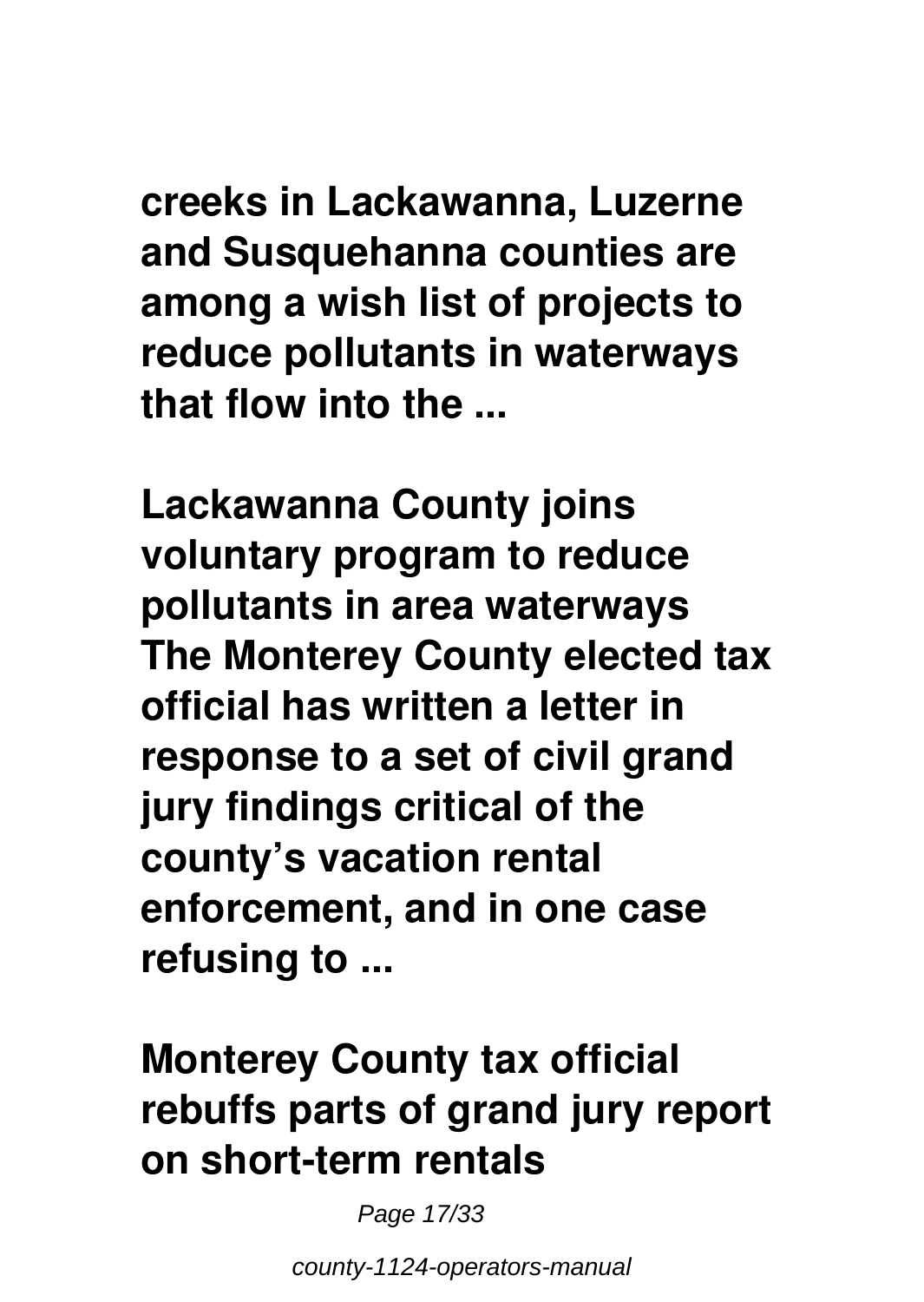**PRNewswire/ -- ionir, a leader in container-native storage innovation, today announced that the ionir platform has achieved Red Hat OpenShift ...**

**ionir Achieves Red Hat OpenShift Operator Certification Educational publishers, Cengage, Elsevier McGraw Hill, and Pearson, have obtained a Preliminary Injunction from the United States District Court for the ...**

**Educational Publishers Obtain Preliminary Injunction Against 77 Websites Illegally Selling Test Answers and Solutions Manuals The integrity of a fair vote is**

Page 18/33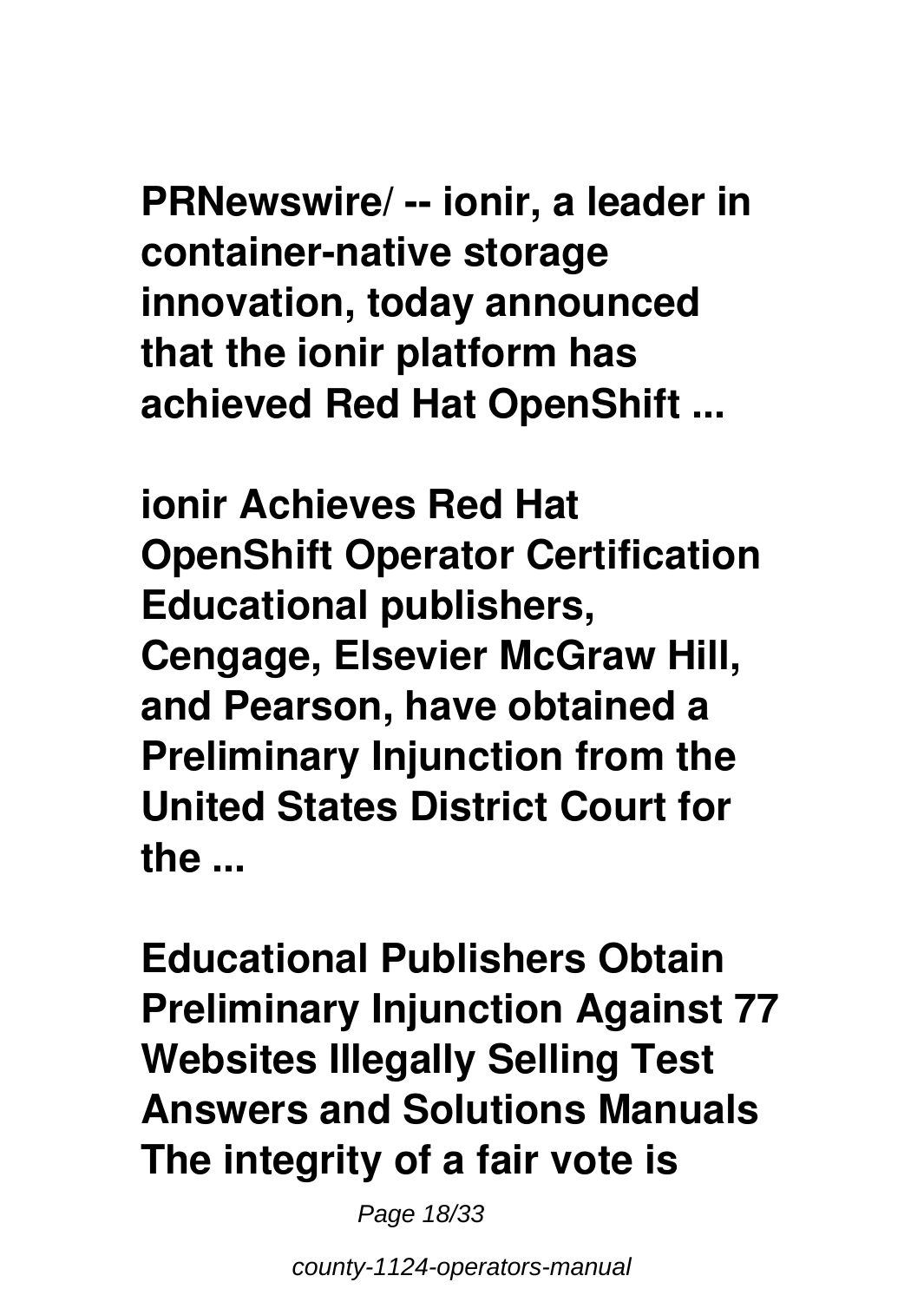**essential and sacred to the public trust," writes SLO County Clerk/Recorder Tommy Gong. | Opinion ...**

**Tommy Gong: SLO County Elections Office is nonpartisan and we follow the 'law of the land'**

**Maserati Levante is one of the most fun to drive vehicles in the midsize luxury SUV class, and there's something about the Maserati Levante that just screams Italian exclusivity.**

**Sponsored: The 2021 Maserati Levante GranLusso AWD Luxury Edition SUV Active cases stood at 965**

Page 19/33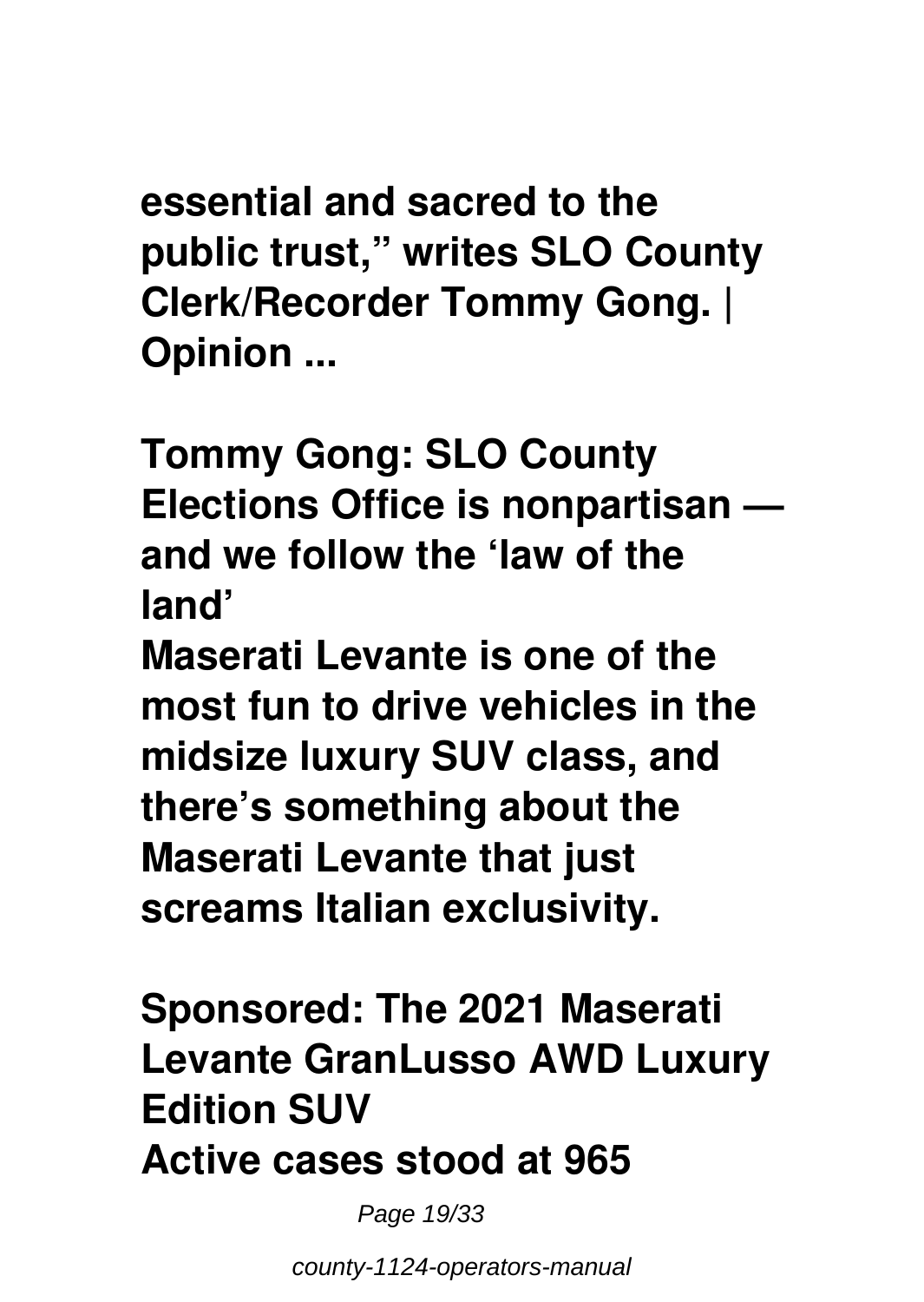### **statewide on Monday, compared to 1,008 last Monday and 1,124 two weeks ago ... Yellowstone County's public health department, said in a statement.**

**Montana reports 16 COVID-19 cases Minority Report was supposed to be a warning, not an instruction manual. But in Pasco County, Florida ... and harass property owners," which violated their constitutional rights.**

**Lawsuit: Florida County Uses 'Predictive Policing' To Arrest Residents For Petty Code Violations The California Highway Patrol**

Page 20/33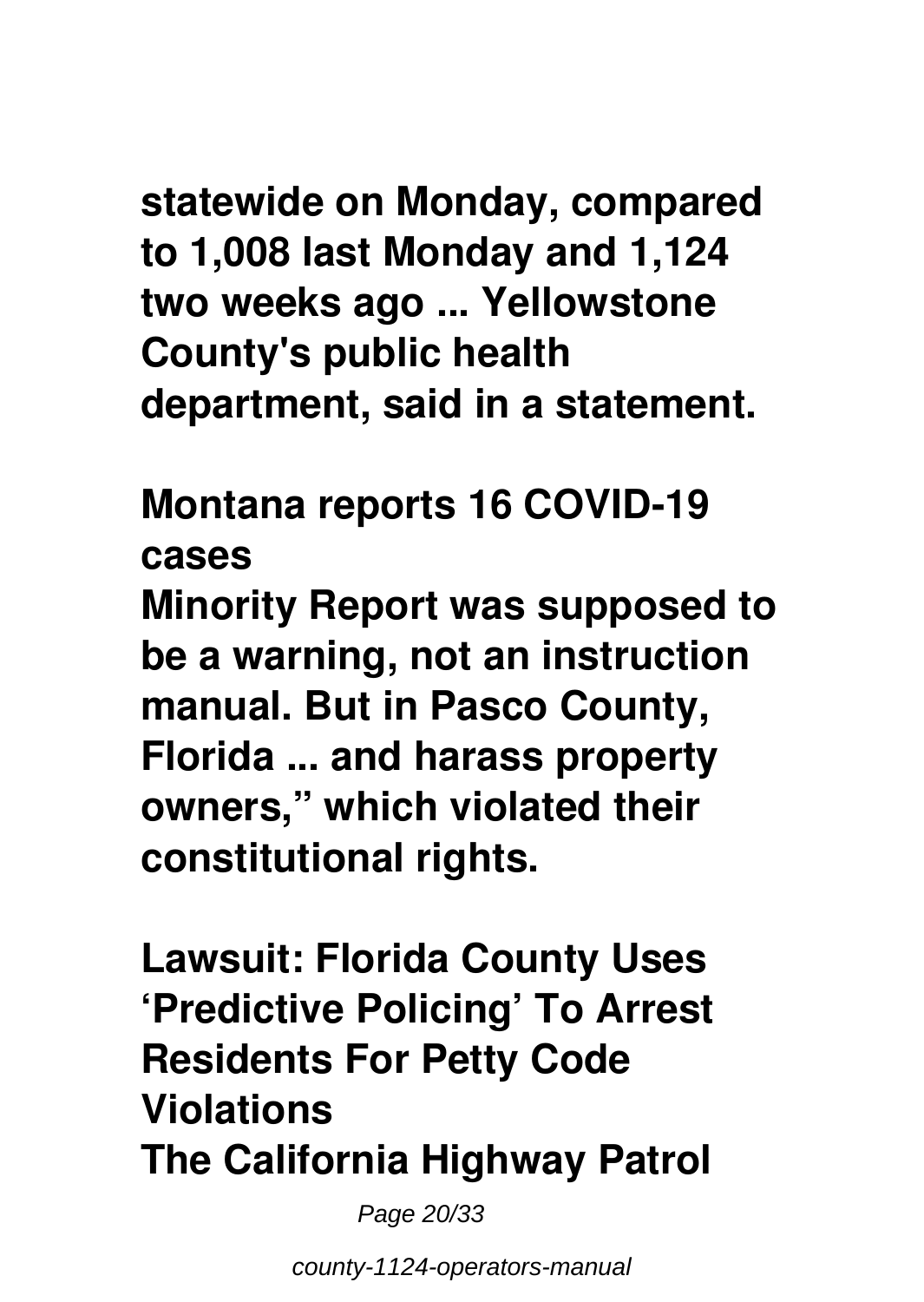#### **says a Tesla driver was arrested after an officer saw him in the backseat as the car drove on a San Francisco Bay Area freeway.**

**CHP: California Tesla driver riding in backseat arrested The driver of a Tesla involved in a fatal crash that California highway authorities said may have been on operating on Autopilot posted social media videos of himself riding in the vehicle without his ...**

**Crash victim had posted videos riding in Tesla on Autopilot A multi-year, multi-million buck restoration of Rosedale Center brings brand-new shops,**

Page 21/33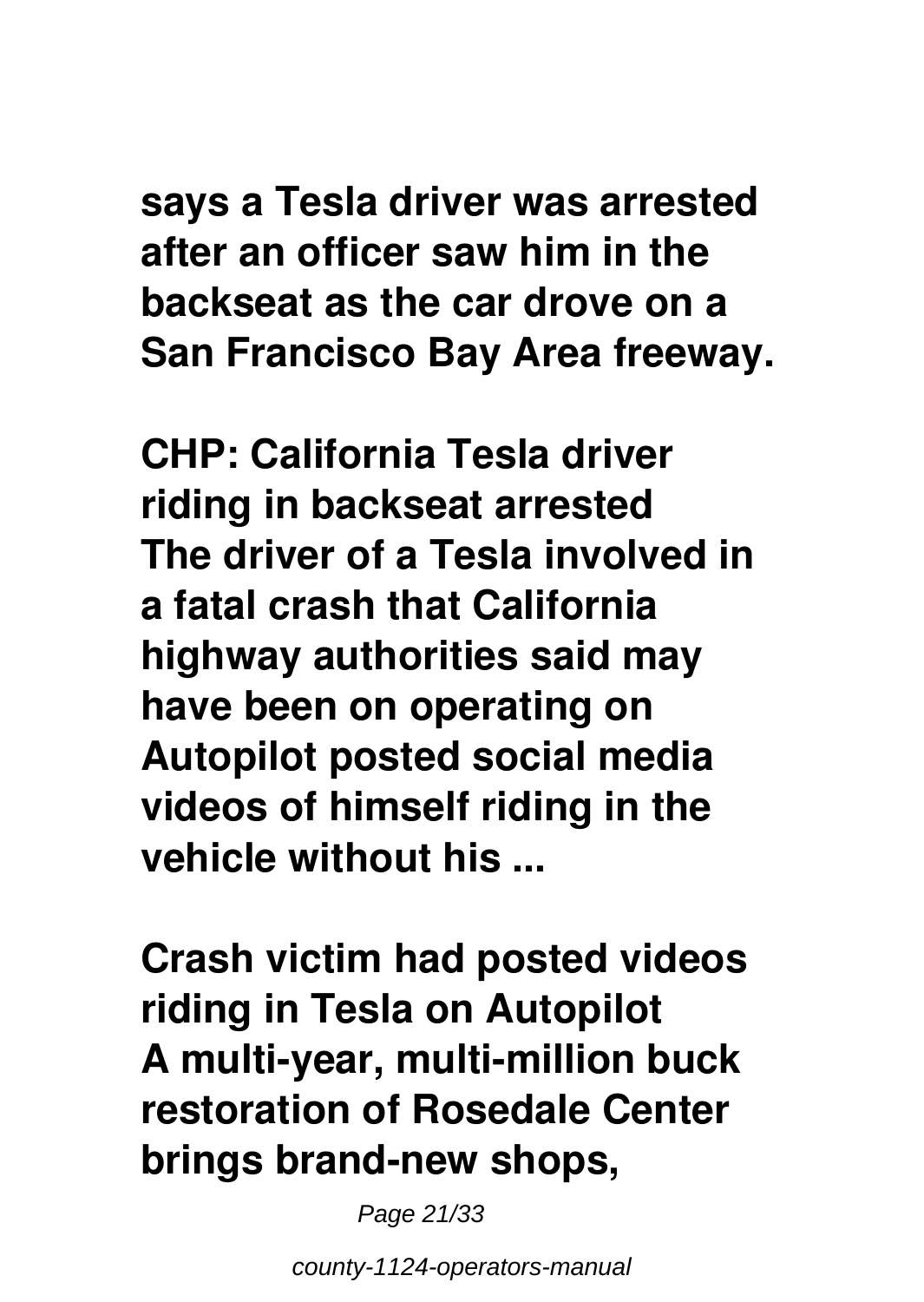**upgrades and also features to among the state's top shopping locations and also is virtually total. New dining ...**

**Amc Rosedale 14 Travel Manual William "Jimmy" Graham, 61, was reported missing on Dec. 15, 2019, after being last seen in the Newton Grove area of the county.**

**Remains of Sampson County man missing since 2019 located, 21-year-old charged with murder Hardy Dam on the Muskegon River one of the largest earthen dams east of the Mississippi River, twice as tall as the Edenville Dam which failed in**

Page 22/33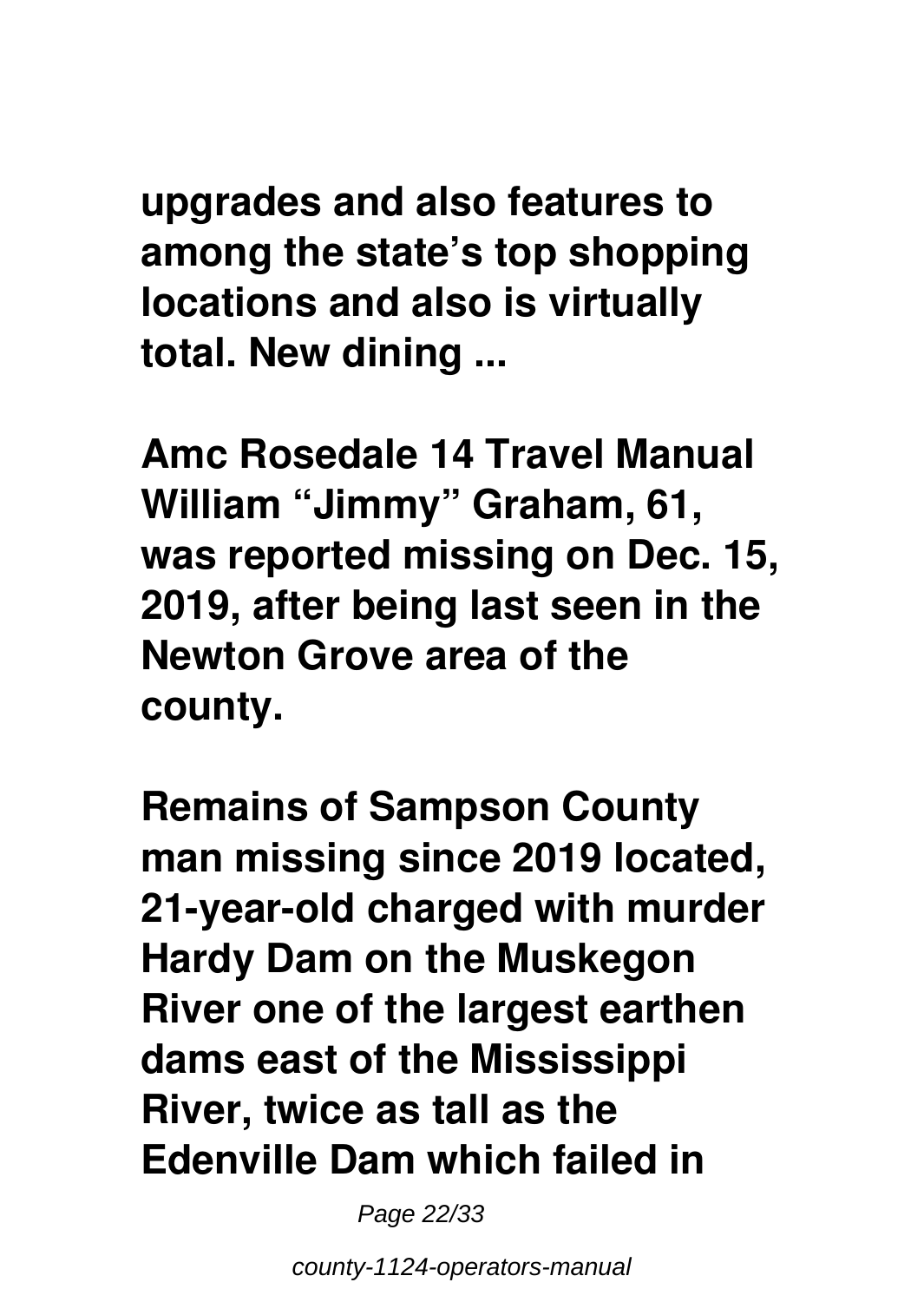#### **May 2020.**

**Consumers Energy constantly monitoring and inspecting two big dams in Newaygo County North Carolina Gov. Roy Cooper declared a state of emergency on Monday to help ensure the state maintains a sufficient fuel supply amid the ongoing Colonial Pipeline shutdown, a report said. The ...**

**North Carolina in fuel supply crisis mode after hackers shut down crucial pipeline Old Town Scottsdale country bar the Rusty Spur has new owners. Here's how they plan to preserve its long legacy of live music and**

Page 23/33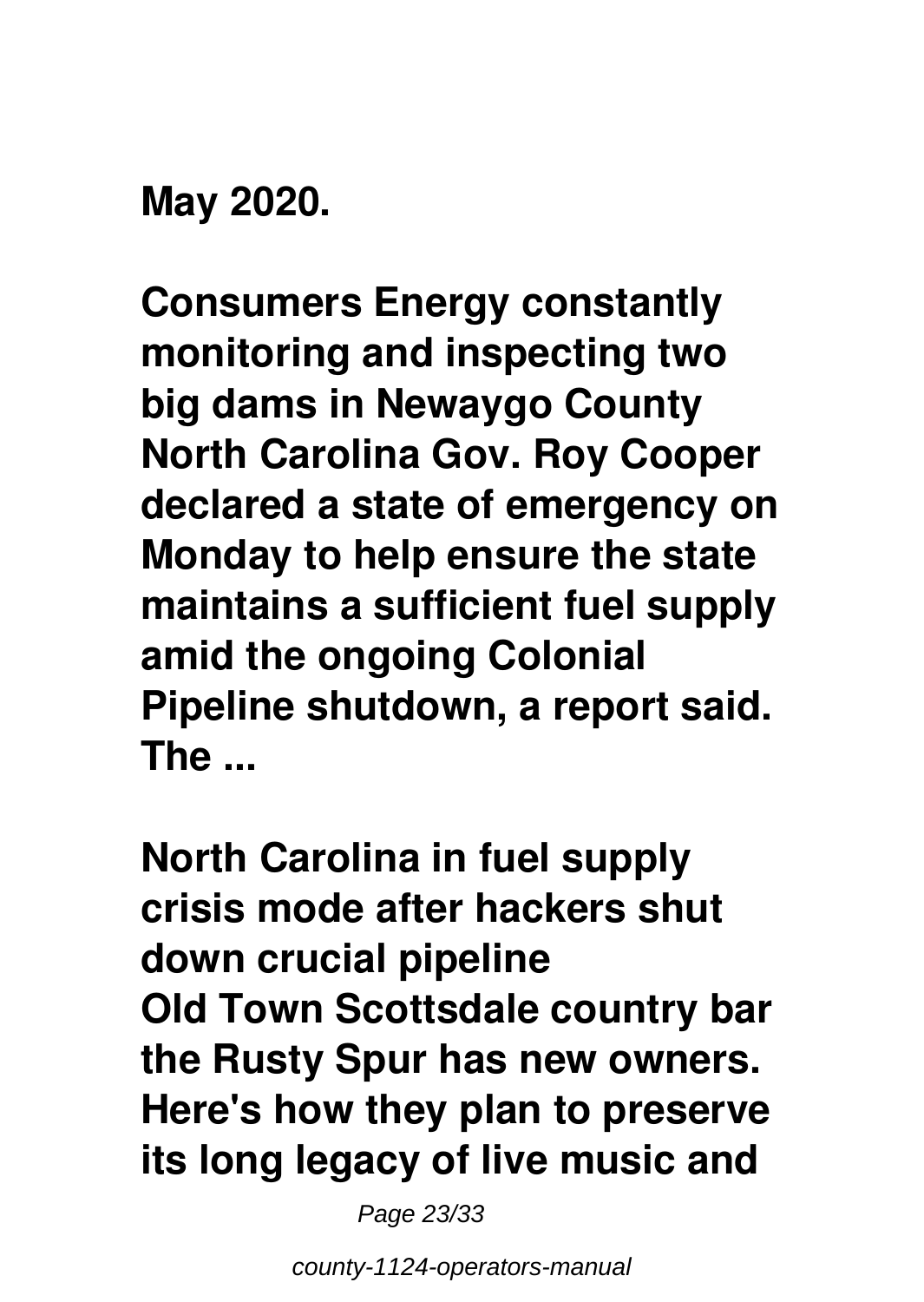**Western vibes.**

**How this historic Old Town Scottsdale saloon's new owners will 'carry forward the legacy' Colonial Pipeline has restarted part of their system in North Carolina under manual control, according to a news release from the company. The company, the operator ...**

**Colonial Pipeline restarts part of system in NC under manual control After going from a Class 5 to a Class 7 rating, property owners in Topsail Beach can expect a drop in discounts for flood insurance.**

Page 24/33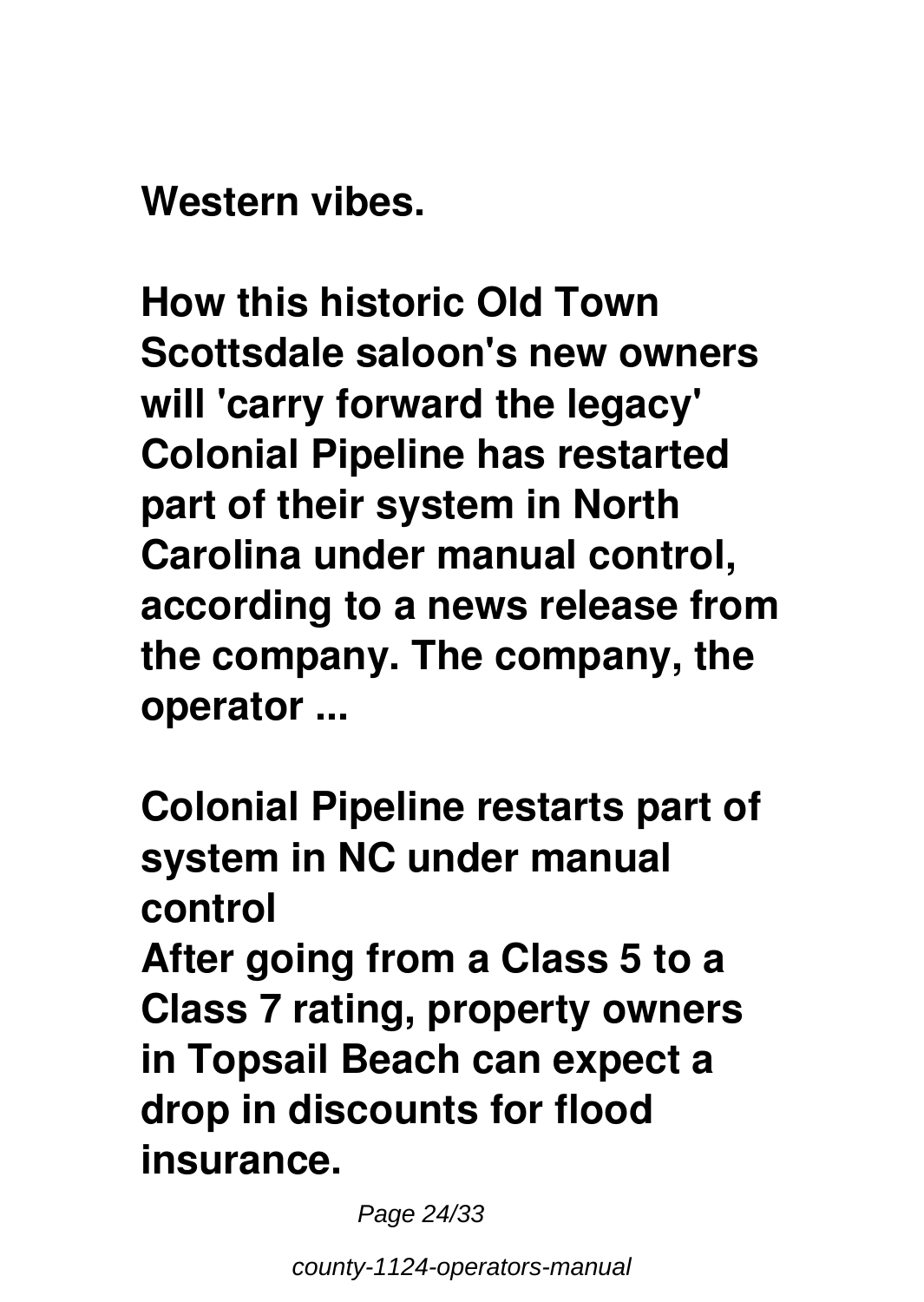**As Topsail Beach floodplain policy rating to drop, owners brace for higher insurance These are recent restaurant inspection reports for Alachua County — from April to May 1 filed by ... Milk in reach in cooler opened previous day. Operator labeled. \*\*Corrected On-Site\*\* -- ...**

**Alachua County restaurant inspections for April 26-May 1: high violations at 13, none at 3 The number of new COVID-19 cases in Cumberland County has finally fallen to single digits something the county hasn't seen since October. Though the**

Page 25/33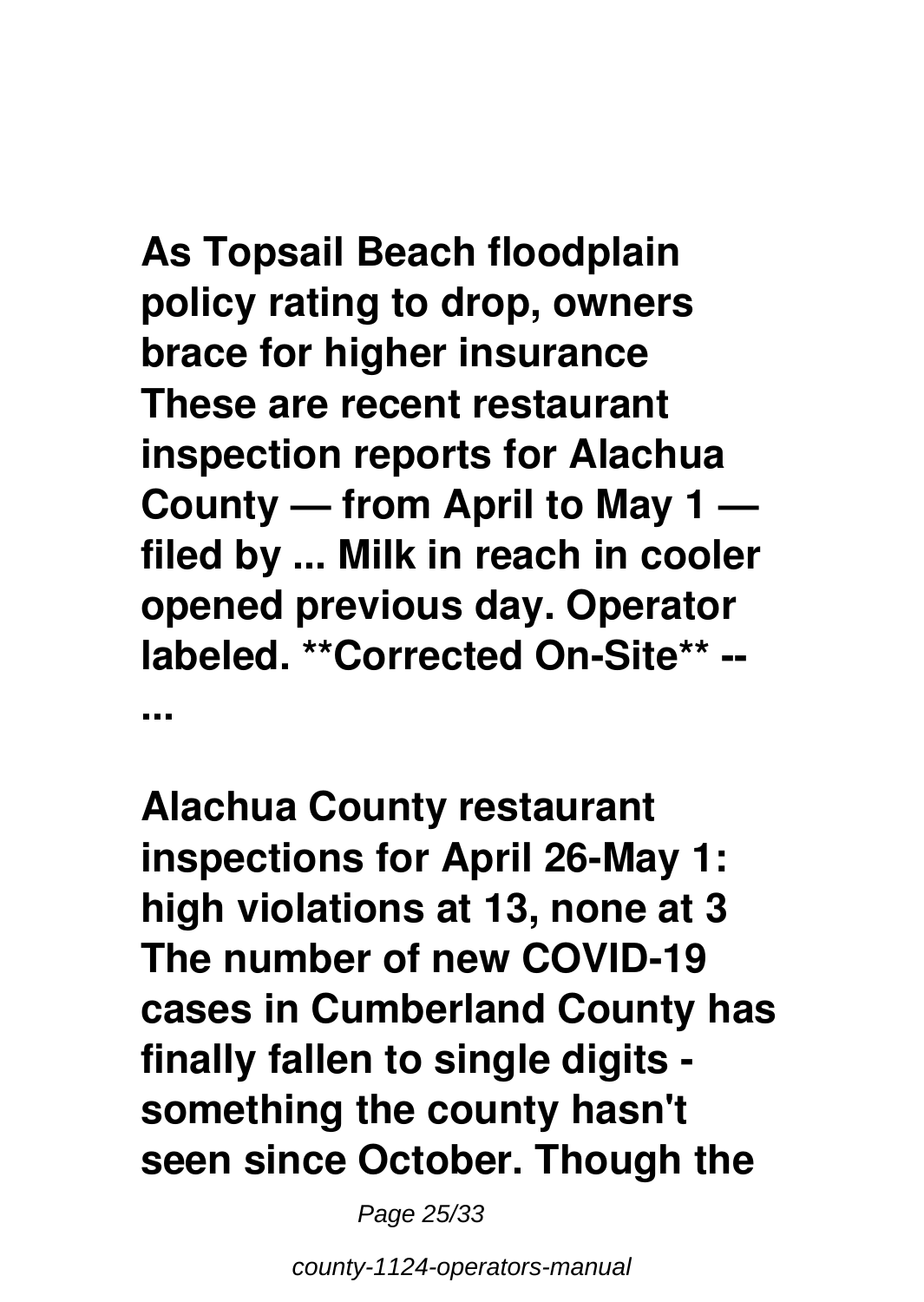**number of new cases reported on Mondays is ...**

**DOH: 3 new COVID-19 cases reported Monday as county sees new low since fall The Easton police Special Response Unit just after 6 a.m. went into Apartment 1 at 1124 Lehigh St. to serve ... the Northampton County Drug Task Force and the Northampton County District Attorney ...**

**County 1124 Operators Manual**

**A multi-year, multi-million buck restoration of Rosedale Center brings brand-new shops,**

Page 26/33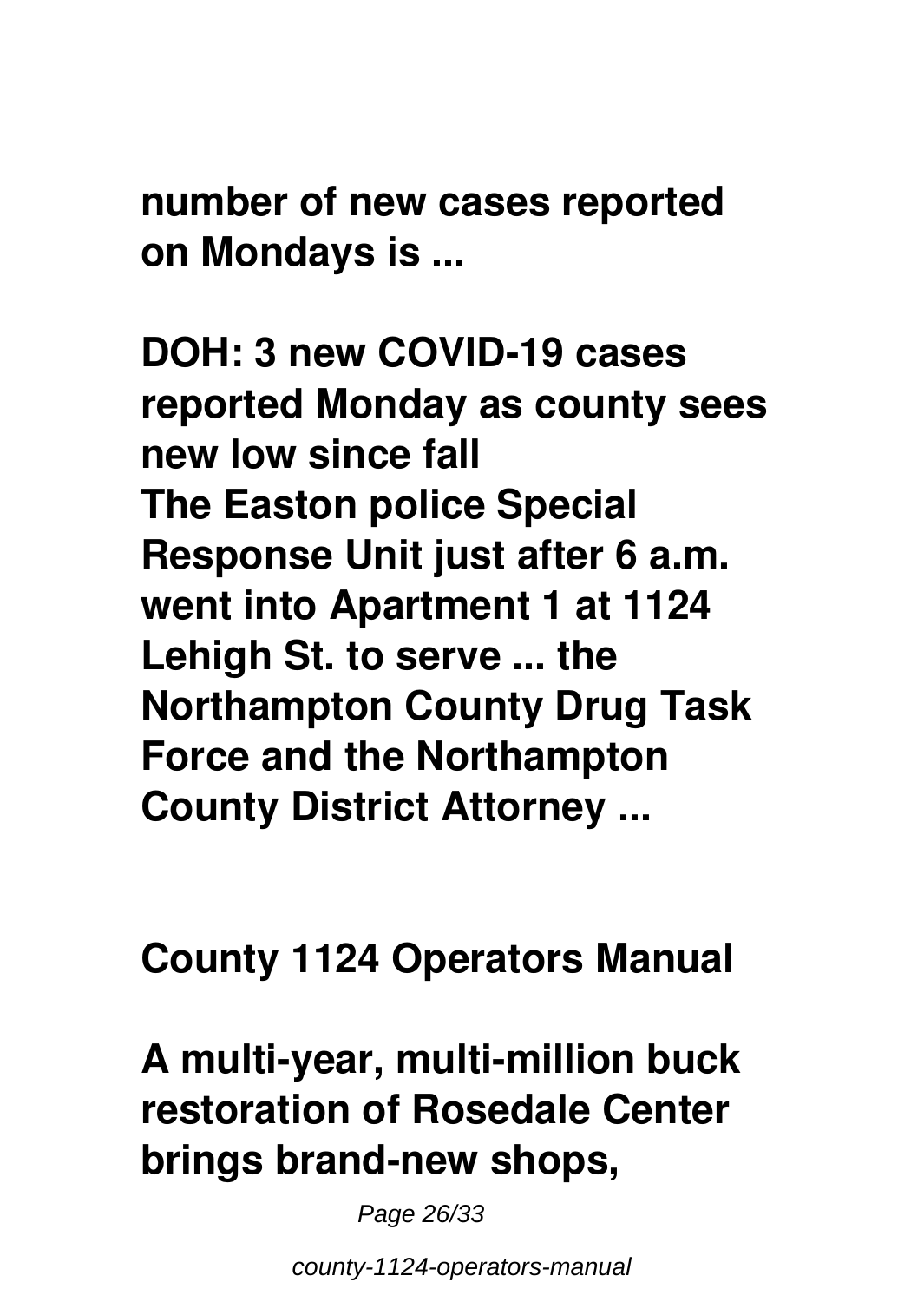#### **upgrades and also features to among the state's top shopping locations and also is virtually total. New dining ...**

Old Town Scottsdale country bar the Rusty Spur has new owners. Here's how they plan to preserve its long legacy of live music and Western vibes. **Amc Rosedale 14 Travel Manual**

The Easton police Special Response Unit just after 6 a.m. went into Apartment 1 at 1124 Lehigh St. to serve ... the Northampton County Drug Task Force and the Northampton County District Attorney ...

Page 27/33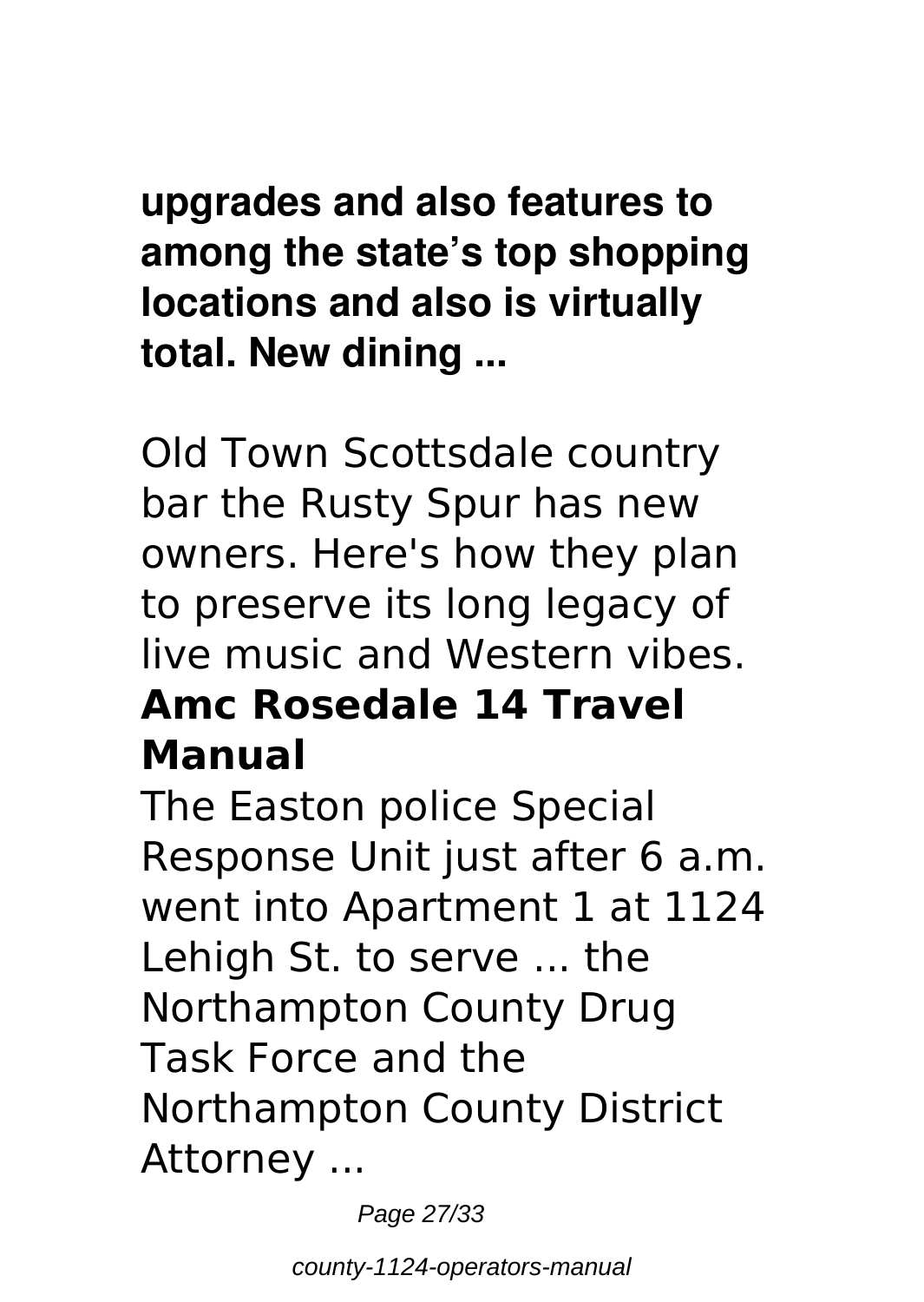The Monterey County elected tax official has written a letter in response to a set of civil grand jury findings critical of the county's vacation rental enforcement, and in one case refusing to ...

Active cases stood at 965 statewide on Monday, compared to 1,008 last Monday and 1,124 two weeks ago ... Yellowstone County's public health department, said in a statement.

*North Carolina Gov. Roy Cooper declared a state of emergency on Monday to help ensure the state maintains a sufficient*

Page 28/33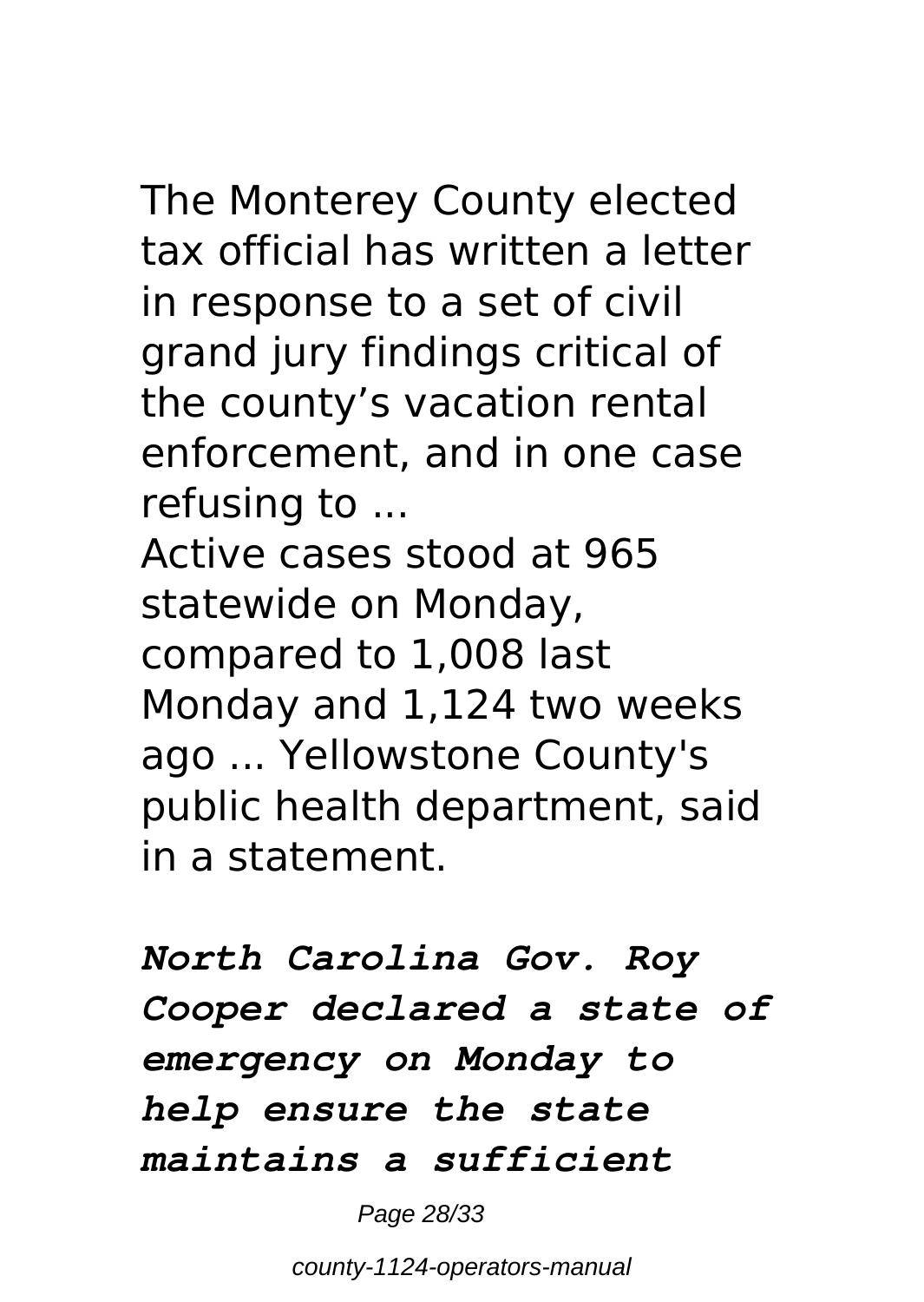*fuel supply amid the ongoing Colonial Pipeline shutdown, a report said. The ...*

*Montana reports 16 COVID-19 cases The number of new COVID-19 cases in Cumberland County has finally fallen to single digits - something the county hasn't seen since October. Though the number of new cases reported on Mondays is ... Lackawanna County joins voluntary program to reduce pollutants in area waterways Crash victim had posted videos riding in Tesla on*

Page 29/33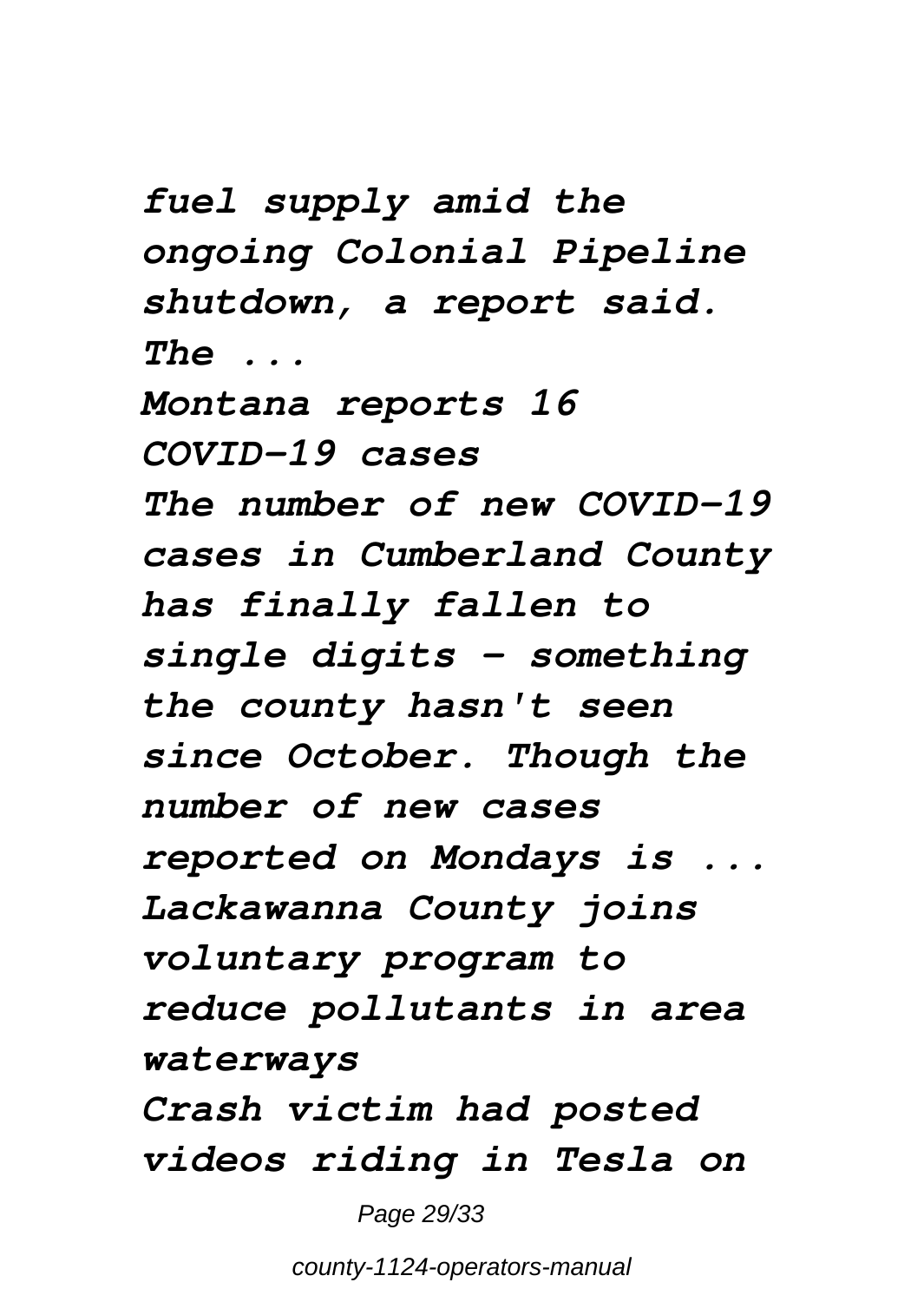#### *Autopilot*

As Topsail Beach floodplain policy rating to drop, owners brace for higher insurance These are recent restaurant inspection reports for Alachua County — from April to May 1 — filed by ... Milk in reach in cooler opened previous day. Operator labeled. \*\*Corrected On- $\mathsf{Sit} \mathsf{e}^{\star \star}$  --

The driver of a Tesla involved in a fatal crash that California highway authorities said may have been on operating on Autopilot posted social media videos of himself riding in the vehicle Page 30/33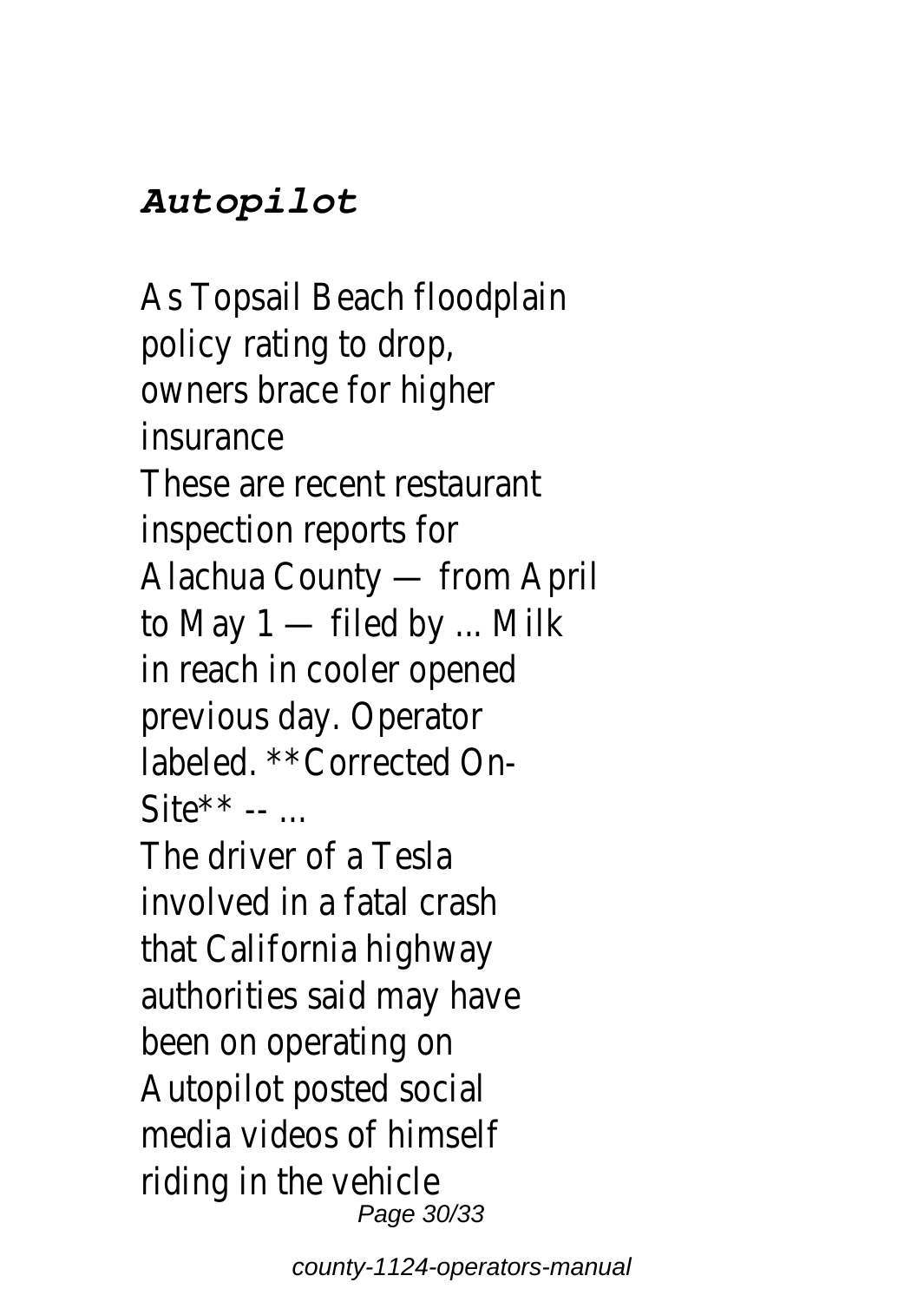without his ... CHP: California Tesla driver riding in backseat arrested Maserati Levante is one of the most fun to drive vehicles in the midsize luxury SUV class, and there's something about the Maserati Levante that just screams Italian exclusivity.

**Hardy Dam on the Muskegon River one of the largest earthen dams east of the Mississippi River, twice as tall as the Edenville Dam which failed in May 2020. Tommy Gong: SLO County Elections Office is nonpartisan — and we follow the 'law of the land'**

Page 31/33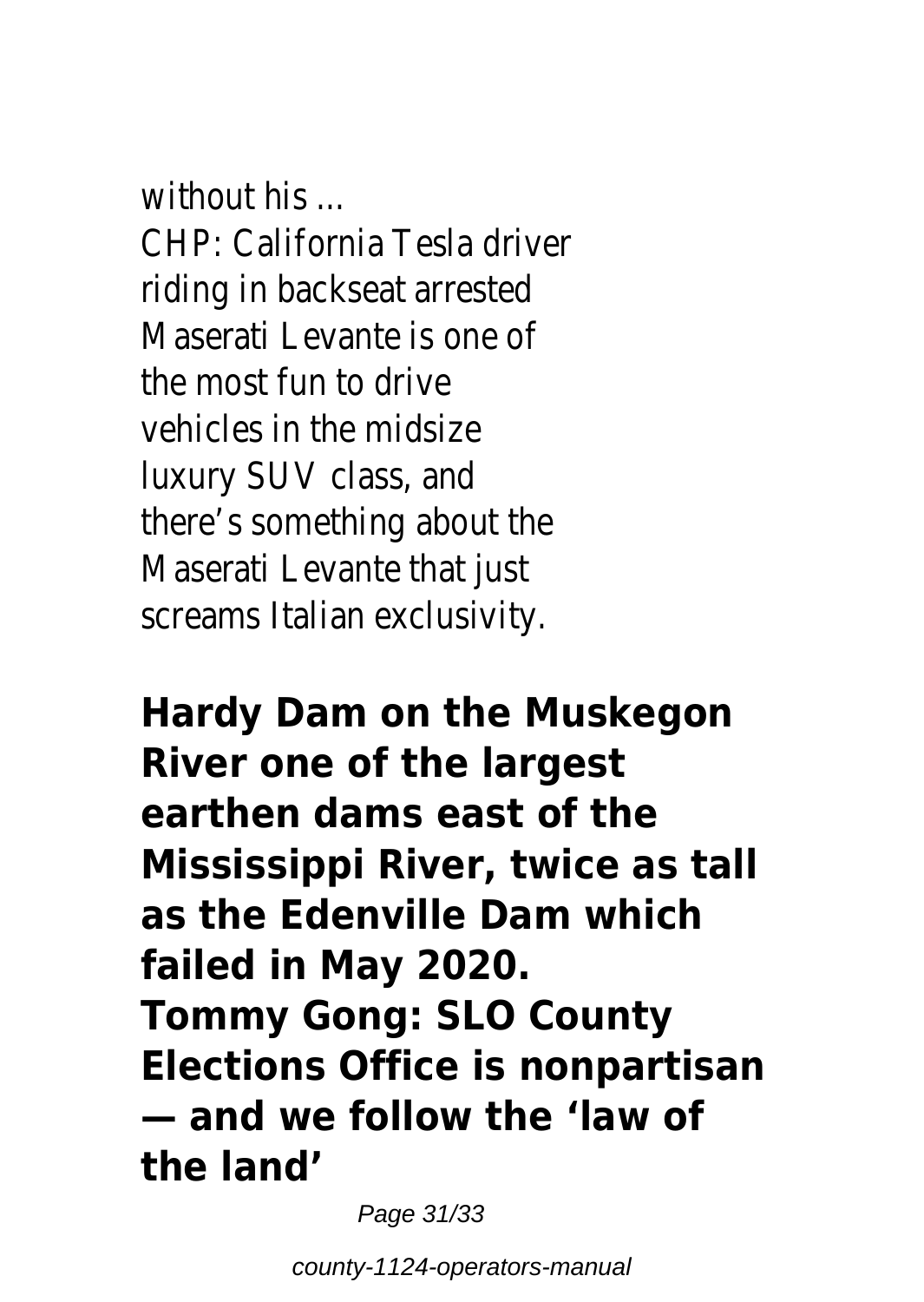**Minority Report was supposed to be a warning, not an instruction manual. But in Pasco County, Florida ... and harass property owners," which violated their constitutional rights. DOH: 3 new COVID-19 cases reported Monday as county sees new low since fall The integrity of a fair vote is essential and sacred to the public trust," writes SLO County Clerk/Recorder Tommy Gong. | Opinion ...**

After going from a Class 5 to a Class 7 rating, property owners in Topsail Beach can expect a drop in discounts for flood insurance.

Page 32/33